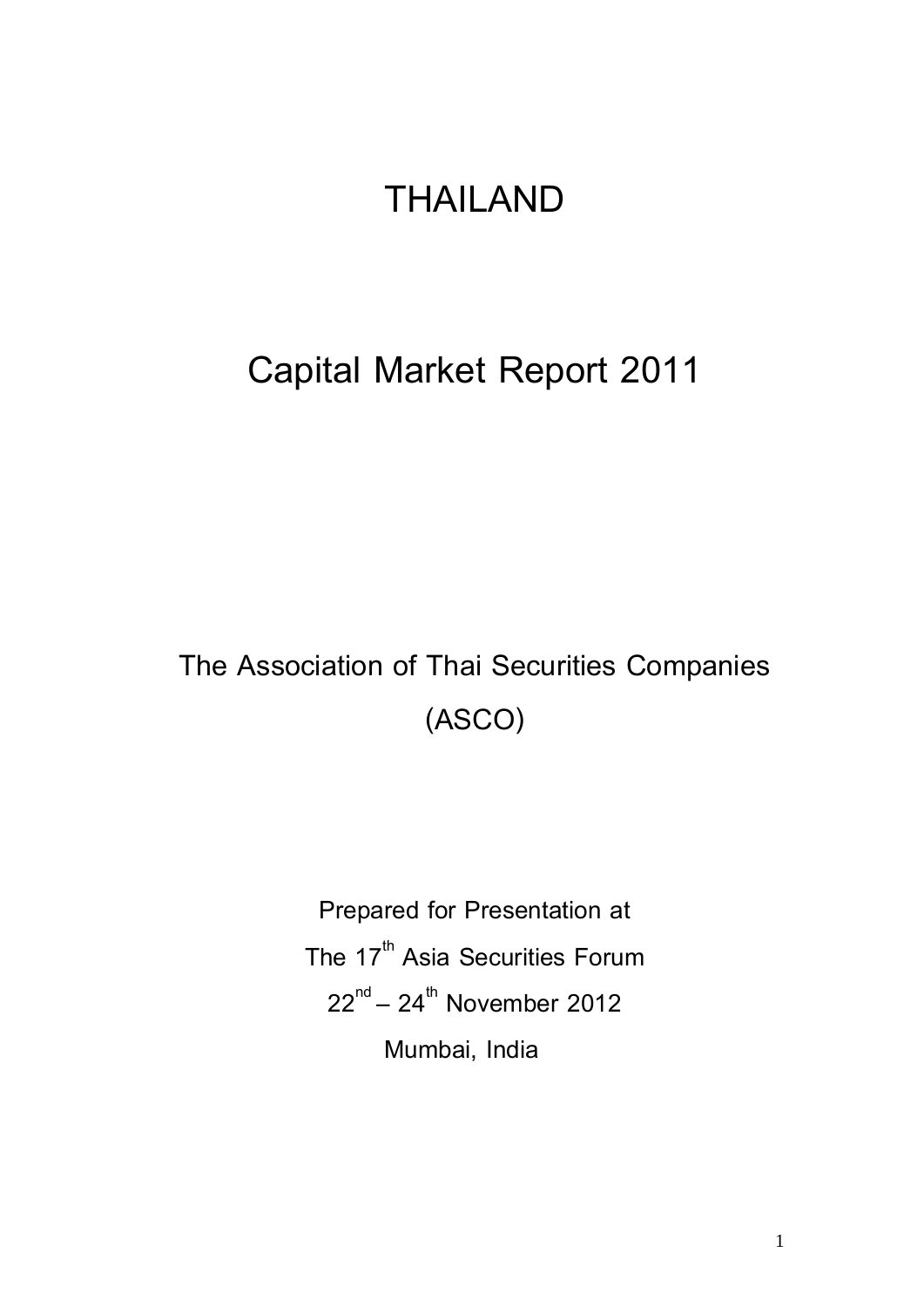## **Acronyms and Abbreviations**

| AEC         | The ASEAN Economic Community                       |
|-------------|----------------------------------------------------|
| <b>ASCO</b> | Association of Thai Securities Companies, Thailand |
| <b>BOT</b>  | Bank of Thailand                                   |
| GMS         | the Greater Mekong Region                          |
| MAI         | Market for Alternative Investment                  |
| <b>SEC</b>  | Securities and Exchange Commission                 |
| SET         | Stock Exchange of Thailand                         |
| <b>TFEX</b> | Thailand Futures Exchange Public Co., Ltd.         |
| ThaiBMA     | Thai Bond Market Association                       |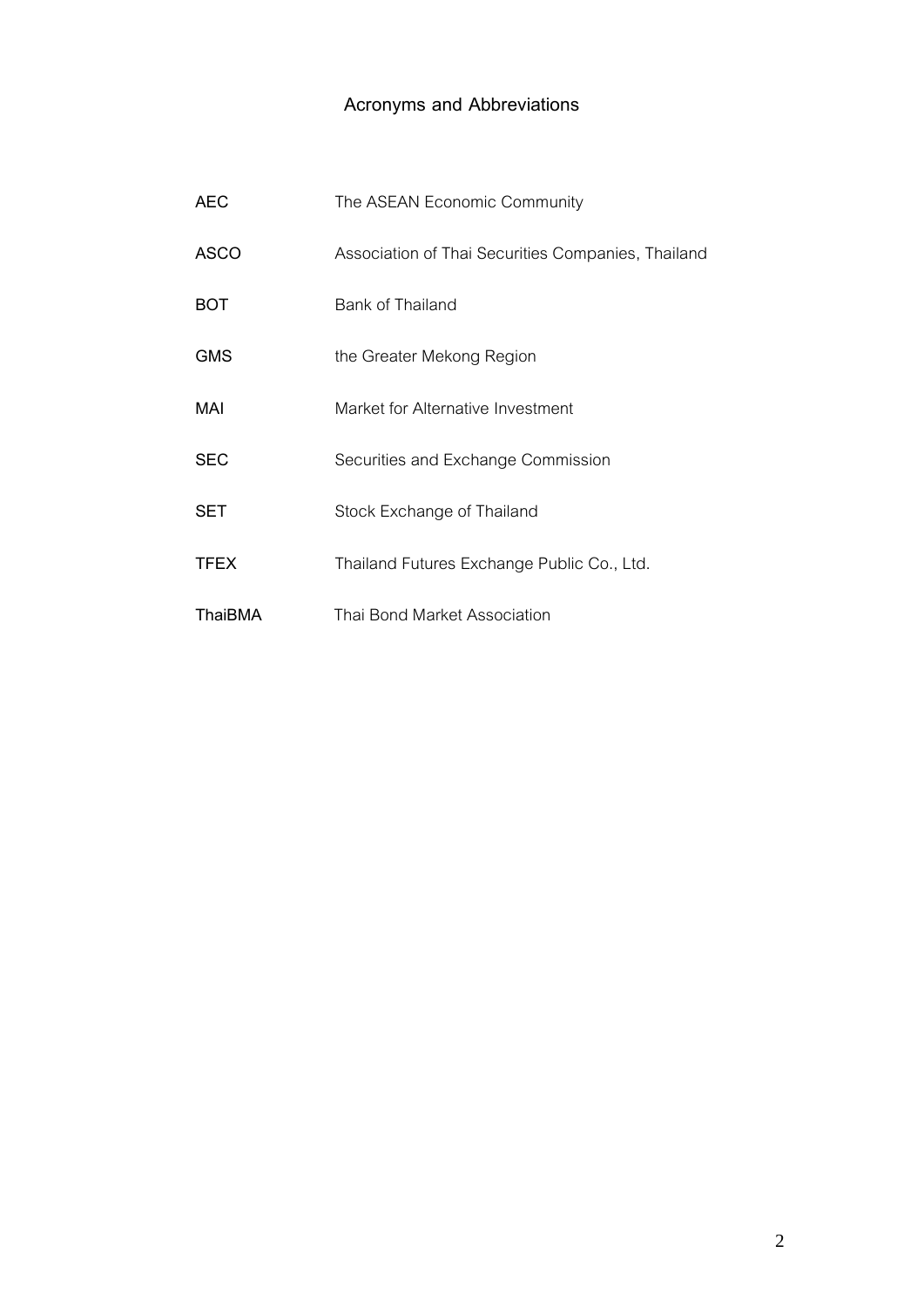## **Review of the Economy, Capital Market and Securities Business in 2011 and the 1st half of 2012**

## **1. Executive Summary**

In 2011, Thai economy merely expanded by 0.1%, resulting from the severe impact of the flood that caused the economy to contract by 9.0% in the fourth quarter of last year, as well as the ongoing Eurocrisis and slowing US Economy that hurt export sectors. Export value in terms of US Dollars increased by 16.4%. Private consumption expenditure and private investment grew by 1.3 and 7.2%, respectively. Headline inflation was at 3.8%, while unemployment remained low at 0.7%. Nevertheless, The National Economic and Social Development Board (NESDB) projects Thai GDP growth to pick up to 5.5-6.0% in 2012, boosted by the full recovery in the industrial sector after it was severely hit by the great flood late last year that resulted exports expansion, the increase in number of foreign tourists, public and private investment and household spending.

Despite several negative factors domestically and internationally last year, the SET gained the top share turnover velocity in Southeast Asia and its daily average securities trading volume ranked the second highest in the region, behind Singapore. The SET index outperformed many markets in the region, hitting a 15-year high of 1,144.14 points on August 1, 2011, before the flooding began. For derivative trading, the trading volume of the Thai Futures Exchange also reached a historic high, supported by rising trading of SET50 Index Futures, gold futures, as well as a launch of night trading session. It is expected that the launch of the ASEAN Trading Link in October 2012 will attract more ASEAN investors to the Thai market, while the introduction of new derivative products – Sector Index Futures will continue to boost trading in TFEX.

Paving the way for the ASEAN Economic Community (AEC) in 2015, Thailand as a center of the Greater Mekong Region (GMS) is expecting to play a significant role to link the transportation, trade and investment among countries in the GMS region. As a result, Thai economic growth is likely to benefit from several GMS's megaprojects in basic infrastructure, as well as water management. Regarding the financial sector, the Securities and Exchange Commission (SEC) is planning to promote development of GMS capital markets to enhance mutual economic growth and increase the value of capital investment.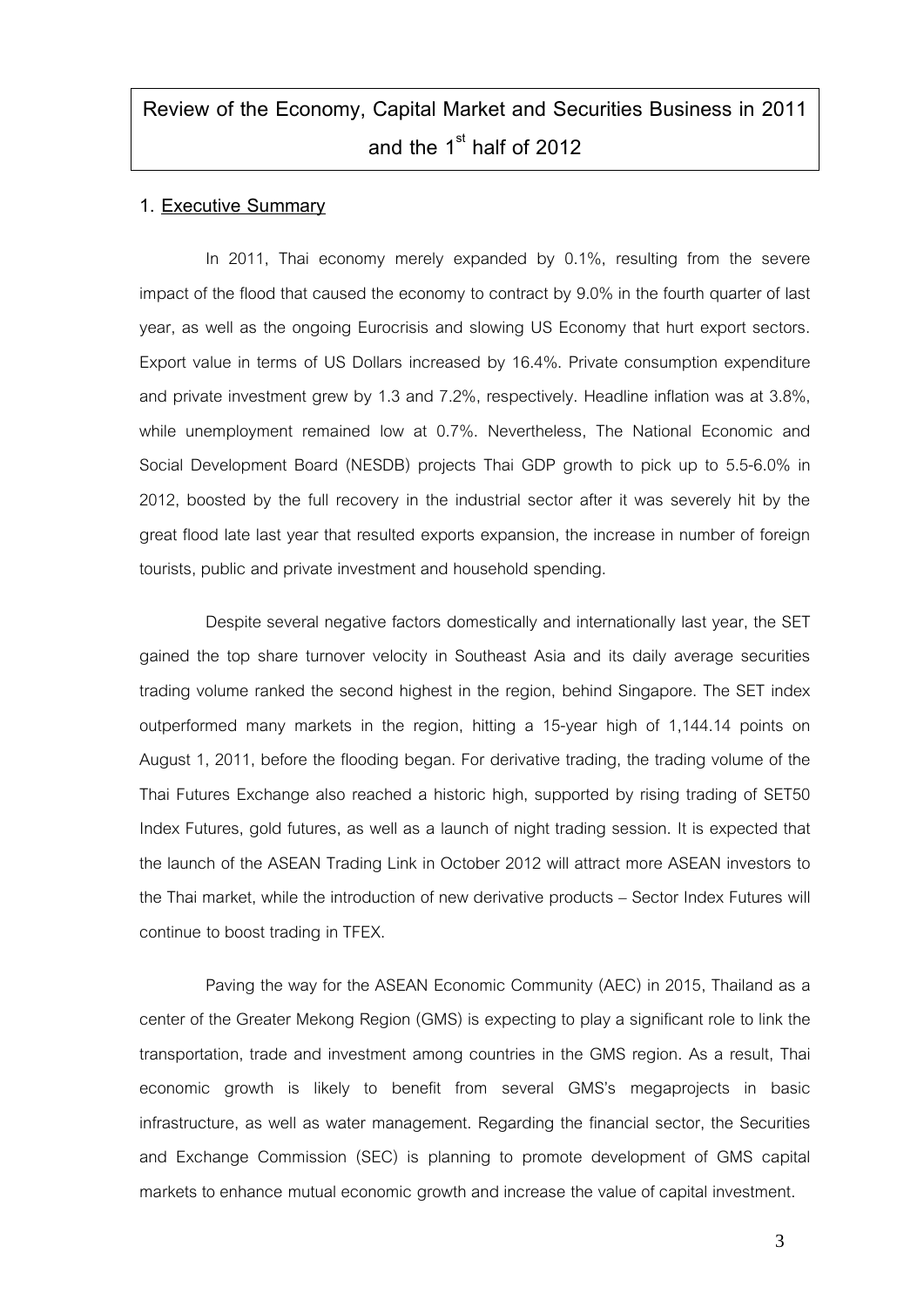## **2. The Thai economy**

The Thai economy in 2011 grew at a low rate of 0.1% (Figure 1), a drop from 7.8% in 2010, resulting from the severe impact of the flood that caused the economy to contract by 9.0% in the fourth quarter of last year. The flood resulted in a major reduction in demand from both domestic and external. Industrial works had to halt their production, in turn causing serious problems of shortages of inputs and parts used in the production processes of a large number of manufacturers and service providers. The problem led to a decrease of the export volume in the last quarter of the year. Export of goods and services in 2011 grew by 9.5% per year, dropping from the growth rate of 14.7% per year in 2010. Imports of goods and services in 2011 grew by 13.7% per year, dropping from 21.5% per year in 2010, in line with the slowdown of domestic demands and export-oriented production which grew at a lower rate.

The private sector spent less domestically, increased at a mere rate of 1.3% per year, compared with 4.8% of the previous year. The decrease was due to dropping people's incomes caused by the flood and the inflationary pressure, coupled with rising interest rates. Private investment grew by 7.2% per year, decreasing from 13.8% in the previous year, due largely to the production halting at several industrial estates.

The delay of the preparation of the 2012 Annual Budget has led to slow disbursements in the fourth quarter of 2011. Consumption coming from the public sector therefore grew at only 1.1% per year, compared to 6.4% of the previous year. Investment of the public sector, meanwhile, shrank by 8.7%, compared to the shrinking rate of 2.2% in the previous year mainly because of the decreases of the disbursements under the Thai Khem Kaeng B.E. 2555 Scheme.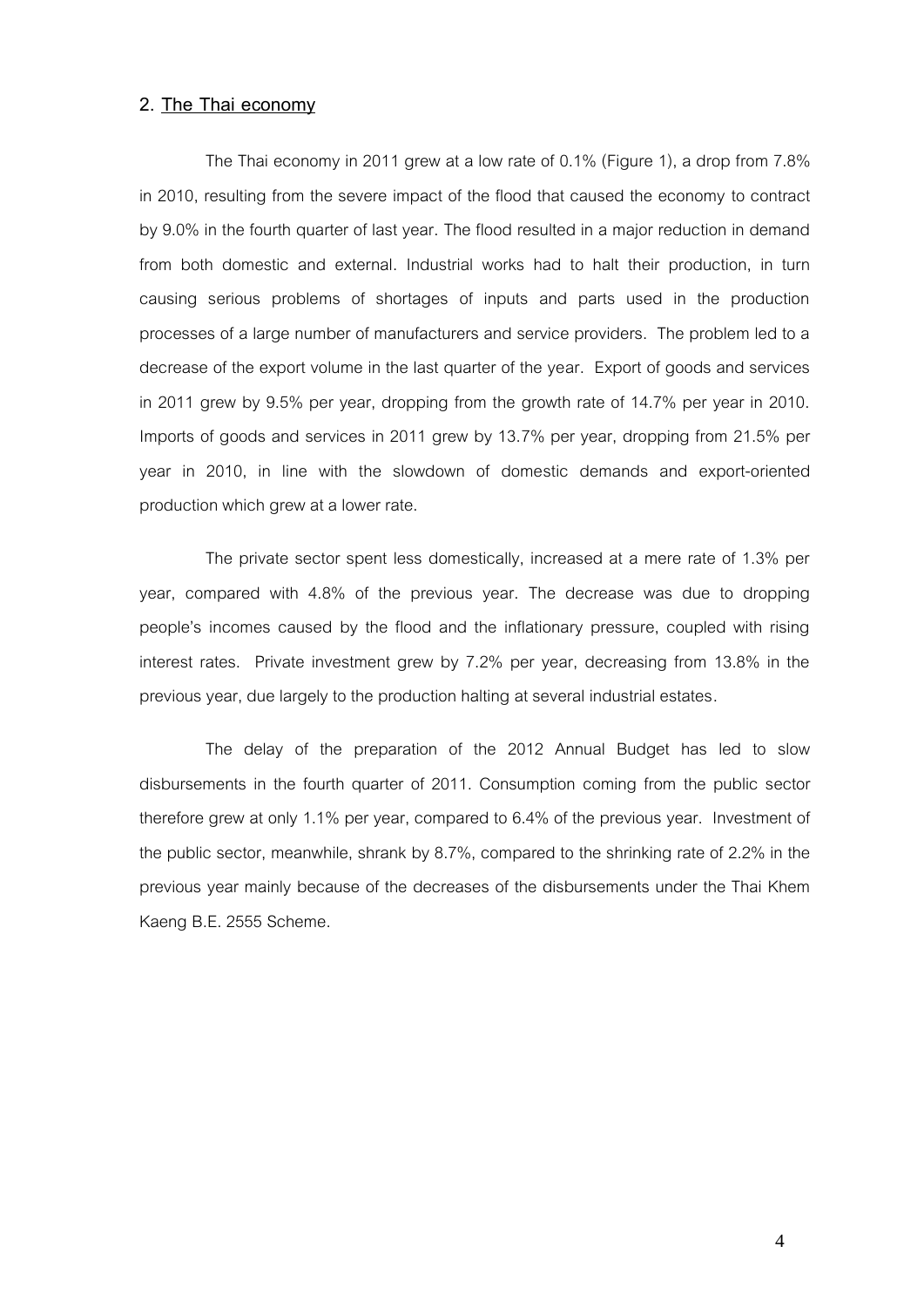

**Table 1: Major Economic indicators**

|                                                       | 2009    | 2010   | 2011   | 2012f       |
|-------------------------------------------------------|---------|--------|--------|-------------|
| GDP growth $(%$                                       | $-2.3$  | 7.8    | 0.1    | $5.5 - 6.0$ |
| Investment (%)                                        | $-9.2$  | 9.4    | 3.3    | 11.3        |
| Private(%)                                            | $-13.1$ | 13.8   | 7.2    | 12.2        |
| Public(%)                                             | 2.7     | $-2.2$ | $-8.7$ | 8.1         |
| Consumption(%)                                        | 0.1     | 4.8    | 1.3    | 4.7         |
| Private(%)                                            | $-1.1$  | 4.8    | 1.3    | 4.8         |
| Public(%)                                             | 7.5     | 6.4    | 1.1    | 3.8         |
| Export volume of goods & services (%)                 | $-12.5$ | 14.7   | 9.5    | 7.7         |
| Export value of goods (%)                             | $-14.0$ | 28.4   | 16.4   | 7.3         |
| <b>Import volume of goods &amp; services</b><br>(9/6) | $-21.5$ | 21.5   | 13.7   | 10.5        |
| Import value of goods (%)                             | $-25.2$ | 37.0   | 24.7   | 13.5        |
| <b>Trade balance (Bil. USD)</b>                       | 32.6    | 31.8   | 23.5   | 12.6        |
| <b>Current Account balance (Bil. USD)</b>             | 21.9    | 13.2   | 11.9   | 0.3         |
| <b>Current Account to GDP (%)</b>                     | 8.3     | 4.1    | 3.4    | 0.1         |
| CPI(%)                                                | $-0.9$  | 3.3    | 3.8    | $2.9 - 3.4$ |

 $f =$  forecast Source: NESDB

In terms of domestic economic stability, headline inflation in 2011 rose from the previous year to 3.8% (Figure 2), due mainly to the pressure from the prices of oil which followed the direction of the world market prices and the high prices of agricultural products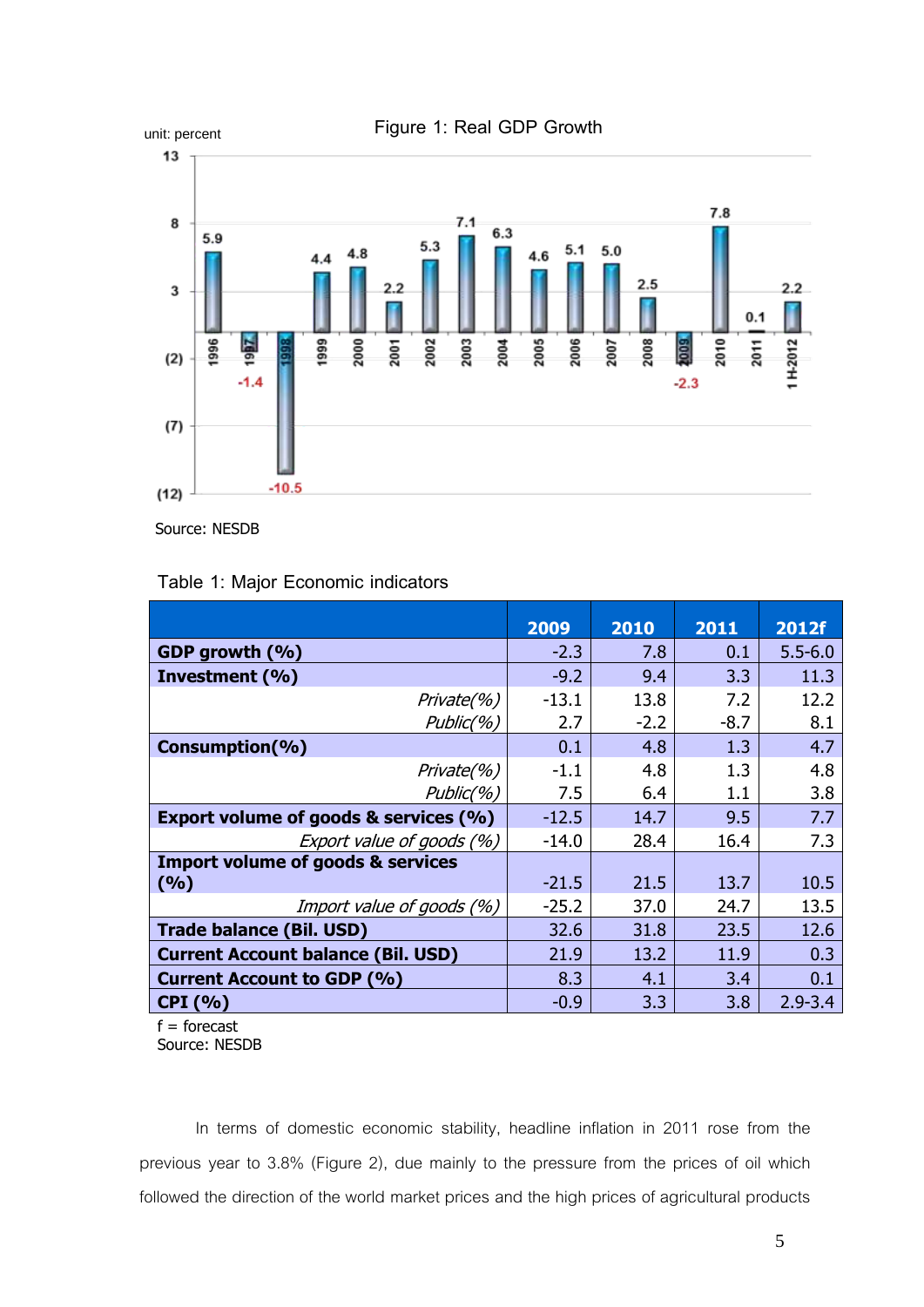caused by climate change. Unemployment improved to 0.7% of the total labor force. For external stability, the current account surplus in 2011 decreased from the previous year to USD11.9 billion, or 3.4% of GDP (Figure 3) as a result of the decrease in the trade balance surplus (Figure 4) caused by the value of imports increasing at a higher rate than the value of exports.

The Thai economy expanded by 4.2% in the second quarter of this year, accelerated from 0.4% in the previous quarter, boosted by domestic demand expansion. Such an increase contributed to various stimulus packages, while manufacturing sectors started to recover and resume their production after flood disaster. As a result, the economy expanded at a rate of 2.2% in the first half of 2012.

For 2012, Thai economy is expected to grow within the range of 5.5 – 6.0%. Exports are expected to expand by 7.7% this year as a result of a slowdown in global demand and slow recovery in some export sectors. Private and public consumption is projected to grow by 4.8 and 3.8%, respectively, while public investment is expected to grow by 8.1% due to accelerating government budget disbursement.

In the first half of 2012, headline inflation was at 3.0% and core inflation (excluding fresh food and energy) was at  $2.4\%$ . For 2012, Inflation is forecasted at  $2.9 - 3.4\%$ , with unemployment of 0.7%. Lower inflationary pressure is mainly caused by a decrease in food and beverage prices. The current account surplus is expected to trim to 0.1% of GDP, or USD0.3 billion as trade balance is likely to register a smaller surplus of USD12.6 billion.



Source: NESDB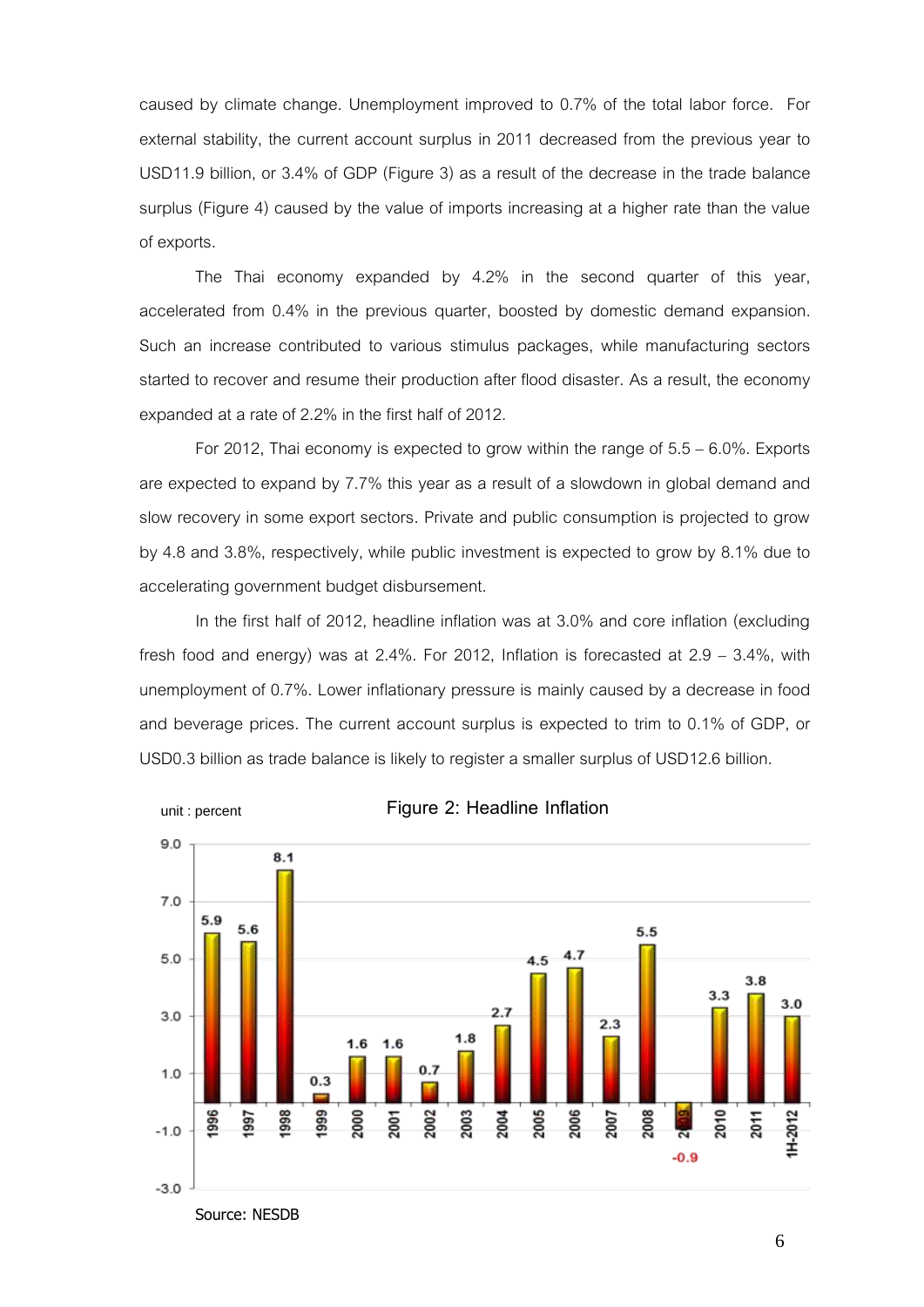







## **Fiscal and monetary measures**

**Fiscal Policy in 2011**

The Ministry of Finance has set the Fiscal Sustainability Framework as followed;

- Public Debt per GDP  $\leq 60\%$
- Debt Service per Gov. Budget <a>
- Capital Expenditure per Gov. Budget ≥ 25%

At the end of FY2011, the outstanding Public Debt per GDP was at 41.7%, the Debt Service per Gov. Budget was 10.0%, while the Capital Expenditure per Gov. Budget was only 19.6%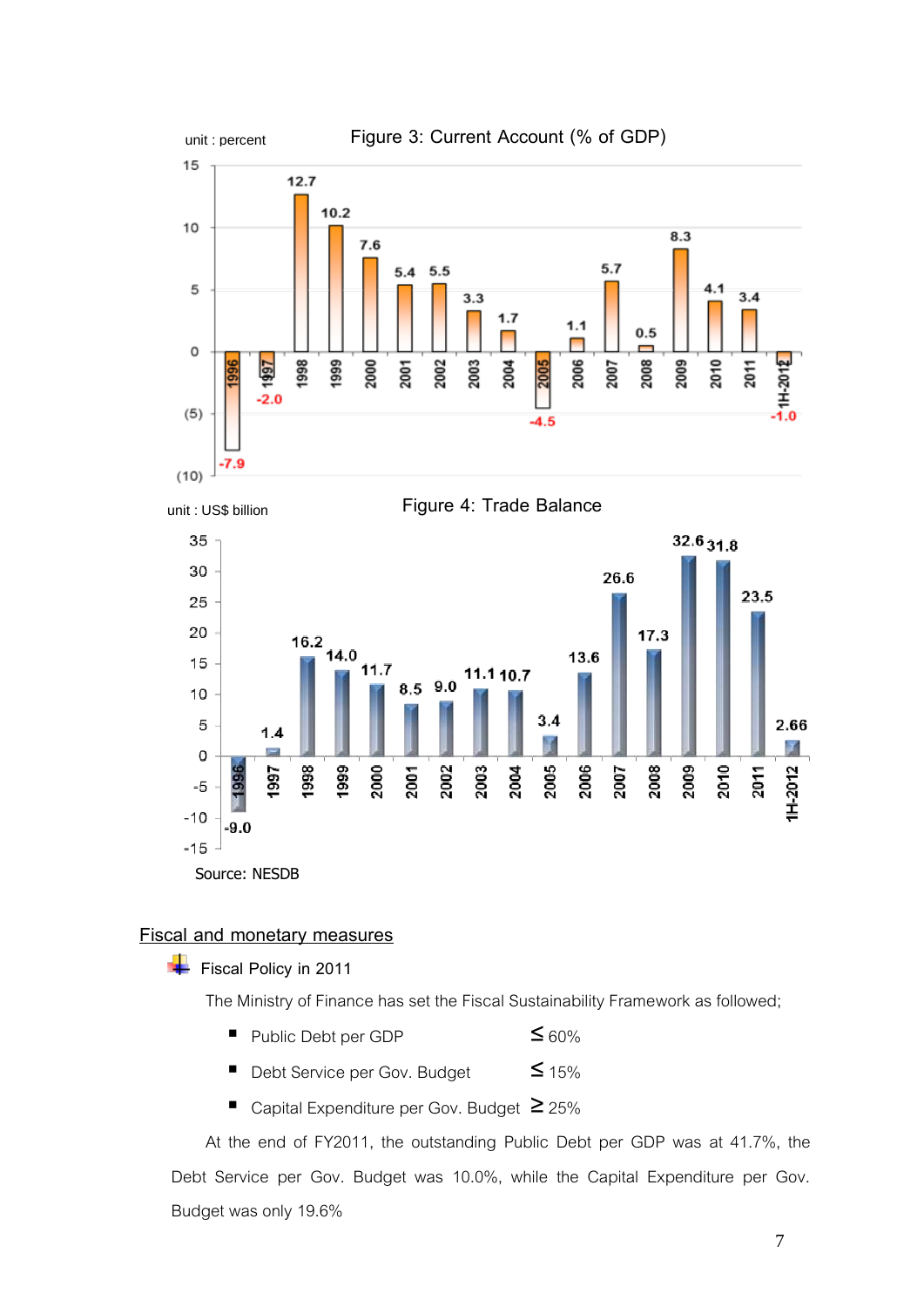## **Major fiscal measures in 2011 were:**

After the general election in July 2011, Thailand had a new administration led by the Pheu Thai Party. According to that, the major fiscal measures in 2011 could be summarized in 2 parts as followed;

- **Measures under the Democrat administration (former government)**
- 1) The Democrat government had approved the 2-years 0% interest rate for first-time house lending program with a limit of THB2.5 billion to stimulate real estate market. Under this program, the Government Housing Bank (GHB) had issued 30-year loans with the first 2 years being interest free on properties that are priced at THB3 million or less for first-time buyers. Potential clients would also be able to get an exemption from the 1% mortgage fee and 1% transfer fee.
- 2) The former government had launched THB 5 Billion Pracha Wiwat loan scheme to provide financial help to taxi drivers, street vendors and motorbike-taxi drivers. The Government Savings Bank (GSB), Bank for Agriculture and Agricultural Cooperatives (BAAC), Islamic Bank of Thailand (Ibank), Small and Medium Enterprise Development Bank of Thailand and Krung Thai Bank had joined the loan scheme. Besides all these loan offers, the Pracha Wiwat scheme includes free electricity for low-income households using 90 units or less per month, the capping of diesel price at THB30 per litre and the government's co-payment for informal workers to join the social security fund.
- 3) The former cabinet had approved the debt refinancing program for those who owe to loan sharks, by mobilizing six state-owned banks to provide credit. Debtors to loan sharks could come to register their debts between December 1 - 30, 2009. The debt must not exceed THB200,000 and must be money that was borrowed before the launch of the program. The interest rate charged by the state-owned banks must not exceed 12 % per annum, or less if the repayment period was more than 8 years.

#### **Measures under the the Pheu Thai administration**

The new Pheu Thai-government fiscal measures can be described as;

o Measures related to the election policies (populist policies)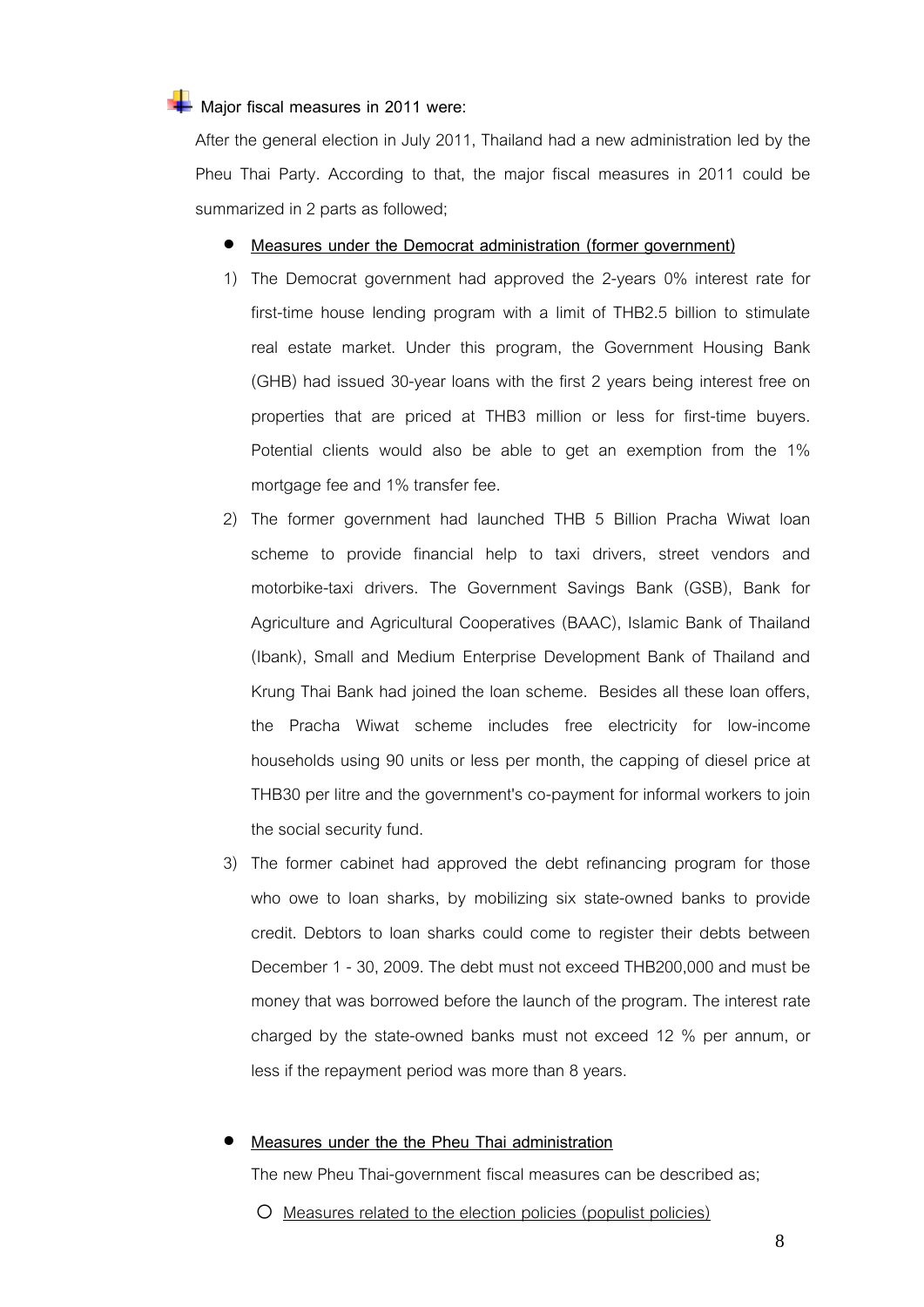- 1) The government offered the first-time car buyer tax scheme to offer tax rebates of up to THB100,000 to first-time auto buyers starting from September 16, 2011 to December 31, 2012. To be eligible, participants have to buy a car priced less than THB1 million, and the rebate is made on the excise tax with a ceiling of THB100,000. In addition, the engine must be less than 1,500cc and buyers must be at least 21 years old, while ownership must be held for at least five years. The Excise Department will pay the rebate in the form of a cashier's cheque within one year after the purchase (The rebate begins from October 1, 2012). .
- 2) The tax incentives for first-time home buyers, who are eligible for a tax deduction of up to 10 percent of property prices, but not exceeding THB500,000, had been approved. The value of the house must not be more than THB5 million, and the deduction will be applied in the same amount each year for a period of five consecutive years. However, the ownership transfer must be carried out between September 21, 2011 and December 31, 2012. Under the scheme, the home buyers must not own any property for their residence before, and they must hold the ownership of the property for at least five years, starting from the day of ownership registration.
- 3) The cabinet had approved the minimum wage hike in the public sector to THB300 per day and the salary increase for university graduates to THB 15,000 a month, which will take effect on January, 2012. Later on, the Cabinet has postponed the effective date for Bangkok and some major provinces increase in the minimum wage to April, 2012 while the other areas will be in 2013 in order to support the flood-hit companies' rehabilitation project and help the affected employers.
- 4) Tax measures, fees and offering procedures for mobilization of funds for state enterprises' infrastructure funds designed to promote establishment of infrastructure funds in Thailand under the Securities and Exchange Act, B.E.2535, in order to mobilize funds from institutional investors and the general public to finance various types of infrastructure the public.
- 5) Tax measures taken to enhance the country's competitiveness and to prepare it for the Asian Economic Community in 2015 through reduction of corporate income tax, with details as follows: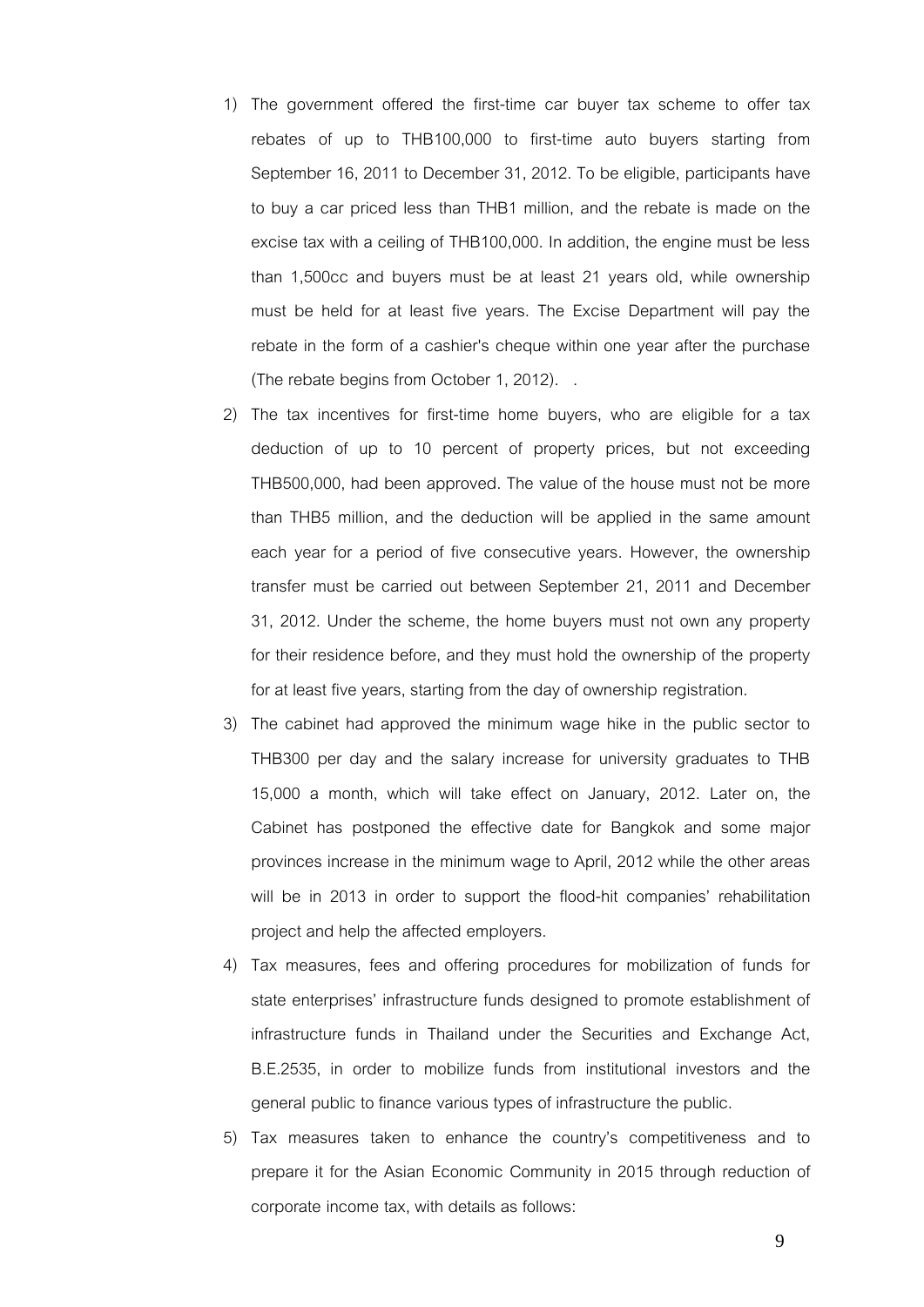- The standard corporate income tax rate will drop from 30% to 23% for the year ended December 31, 2012 and on January 1, 2013 will reduce to 20%.
- Reduction in the corporate income tax rates for SME companies with paid up capital of less than THB5 million and with sales and services income less than THB30 million in an accounting period. The tax exemptions are as follows:

a) An exemption from corporate income tax on the first THB150,000 of net profit.

b) Corporate income tax at the rate of 15% on the net profit above THB150,000 but under THB1 million (for the accounting period beginning on or after January 1, 2012).

c) The portion of net profit that exceeds THB1 million will be taxed at 23% in the accounting period ending on or after December 31, 2012 for the accounting period beginning on or after January 1, 2013, that rate will reduce to 20%.

6) The Cabinet has approved the rice-pledging scheme for the 2012-13 harvest year, which would require a budget of THB405 billion. The scheme is aiming to raise incomes of farmers and eventually stimulate the economy. The government expects to spend about THB300 billion on the pledging scheme for the previous 2011-2012 crop season and generate about THB240-250 billion from selling the rice under government-to-government deals.

#### o Measures related to the post-flood rehabilitation

- 7) The Thai cabinet had worked out a package of flood rehabilitation in 2011 including;
	- Financial institutions include the BAAC, the GSB, the GHB, the Small and Medium Enterprise Development Bank of Thailand, the Islamic Bank of Thailand, the Export-Import Bank of Thailand, the Krung Thai Bank, the Small Business Credit Guarantee Corporation, and Secondary Mortgage Corporation agreed to offer assistances to their flood-hit clients include debt suspension, the extension of the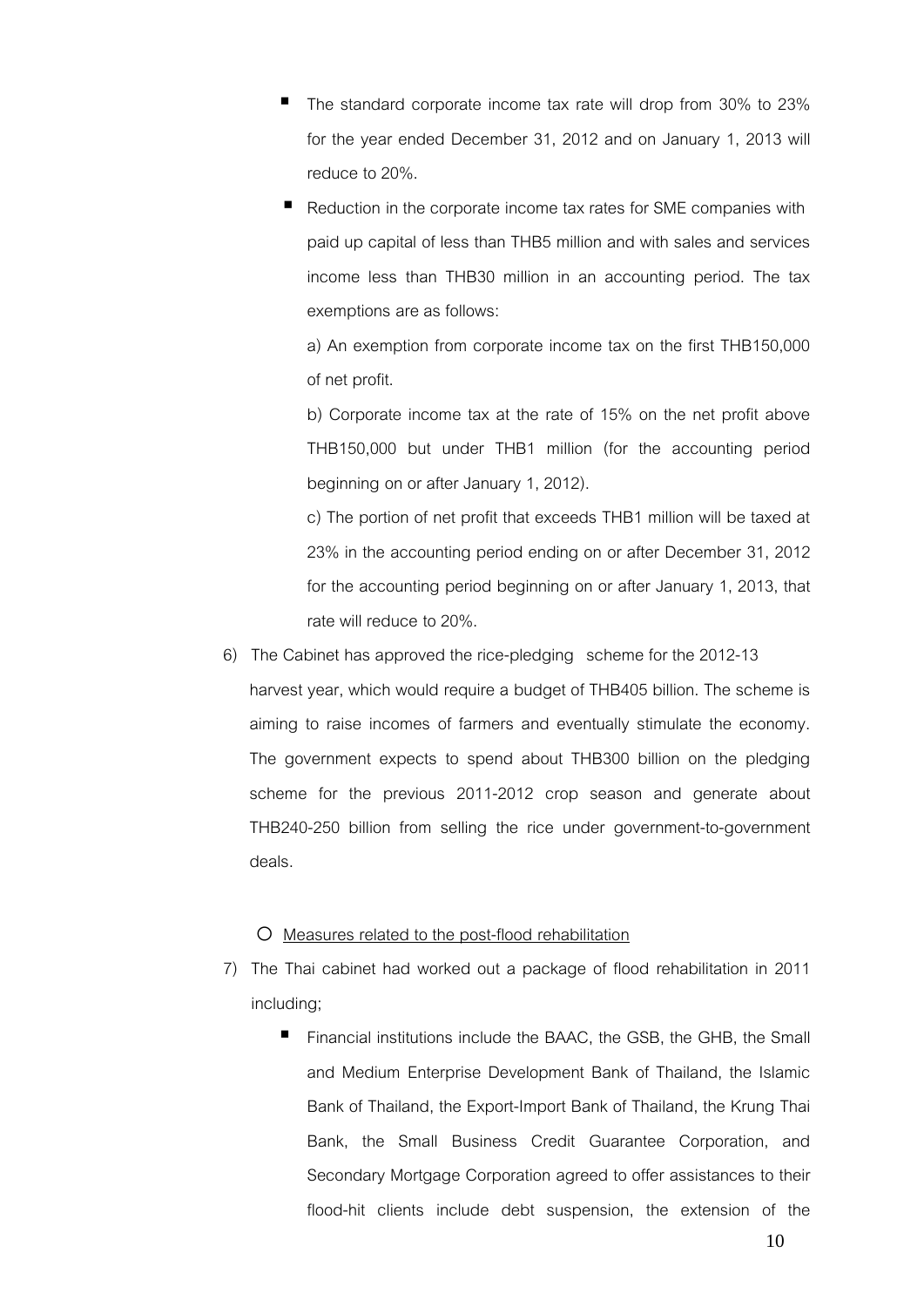repayment period, interest reduction, and loan extension for career rehabilitation and housing repairs.

- In terms of tax measures, flood victims were provided with a tax exemption on compensation received from the public sector and from claims received from insurance. Donors from 1 September 2011 to 31 December 2011 also received tax benefits. The affected people would be entitled to tax deductions of up to THB100,000 for repairing homes damaged by floods from July 25 to December 31, 2011 and tax deductions of up to THB30,000 on auto repairs, provided that the owners must be residents in declared disaster areas.
- The Flood Recovery and Restoration Committee had approved the THB3.1 Billion flood compensation for Bangkok residents and other provinces. According to that, the government would hand out an upfront payment of THB5,000 to each household living in a property that has been flooded for at least seven days given that a house must be used as a permanent residence and located in a natural disaster zone. Later on, the authority had approved the  $2^{nd}$  lot of compensation amount for up to THB10,000 for a partially damaged house and up to THB20,000 for flooded house that has substantial damage.
- For industrial sectors, The Thai government in early November 2011 had launched several relief measures such as the water-removal action plan to allow effected industrial estates to resume operations swiftly, a new credit line with a special interest rate, tax incentives and various investment privileges to industrial operators whose factories have been flooded.
- 8) The Government has allocated more than THB53 billion in the FY2012 budget to promote integrated water management and water resources management. Out of the amount, THB45.28 billion has been set aside for better and more systematic water management which the government aimed to develop 287 water sources to solve flood and drought problems. In addition, the 4 emergency decrees had been approved by the cabinet in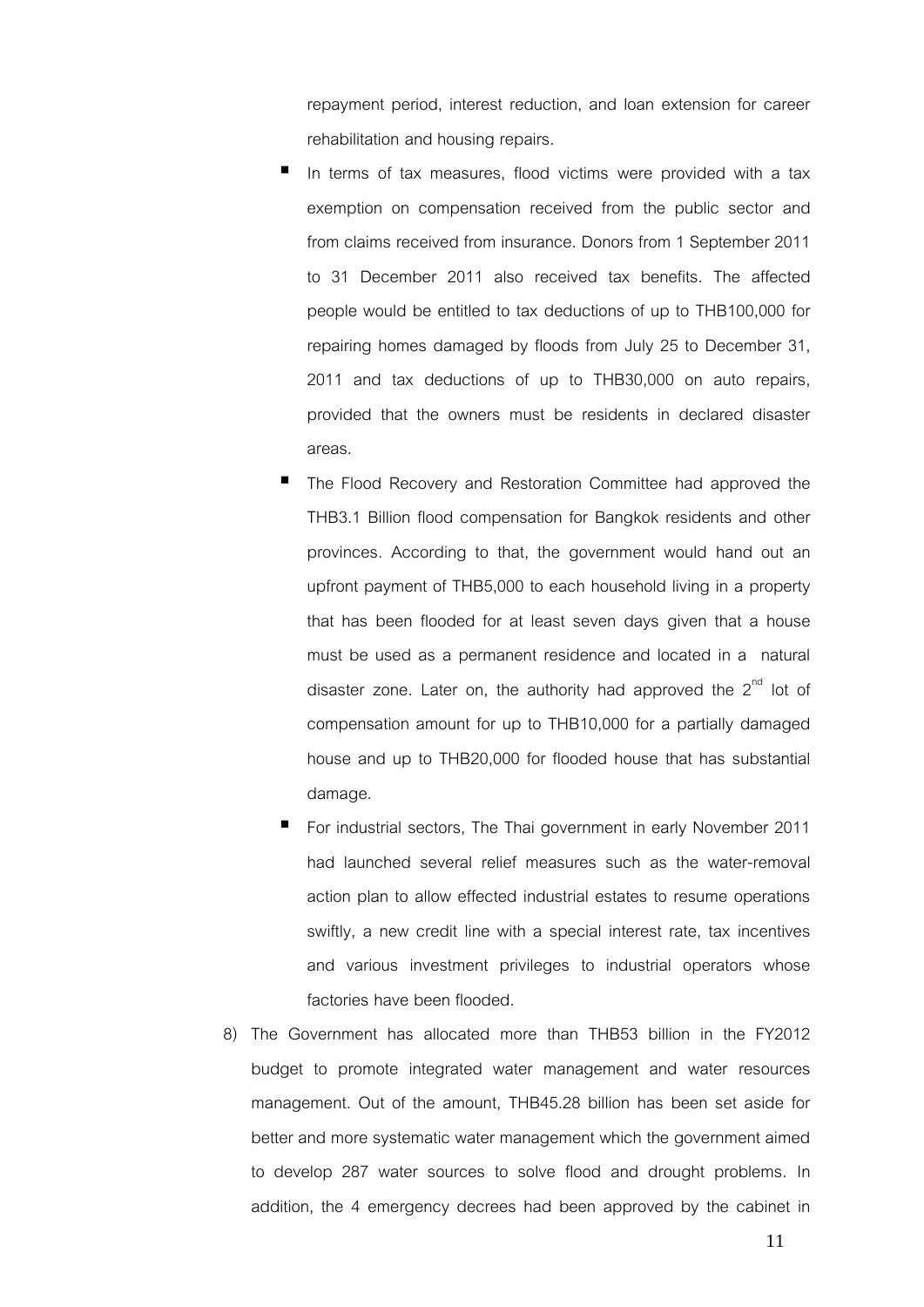January this year, which would transfer the Financial Institutions Development Fund's (FIDF) THB1.14 trillion bailout debt from the Ministry to the Bank of Thailand (BoT) allowing government to borrow more to stimulus the economy, as well as establishing a government flood insurance fund with seed money of THB50 billion. Another decree would allow the Finance Ministry to borrow THB350 billion to carry out flood prevention projects. The fourth decree is to authorize the BoT to provide soft loans to flood-damaged businesses.

## **Monetary Policy in 2011**

The BoT has been conducting monetary policy under a flexible inflation targeting framework since May 2000. In 2011, the Monetary Policy Committee (MPC) and the Minister of Finance agreed to maintain the inflation target for the year at 0.5- 3.0% per annum, in continuation since 2009, considered this target range was appropriate for economic stability and sustainable economic growth at that time.

## **H** Major monetary measures taken in 2011 were:

- 1) Adjustment of the policy interest rate by the Monetary Policy Committee by 1.25% in 2011, from 2.0% in December 2010 to 3.25% in December 2010. The rate was raised for 6 times (in January, March, April, June, July and August) and was cut in October. For the first half of 2011, the policy rate was cut by 0.25% in January and remained at 3.00%.
- 2) A policy guideline was established under the Financial Sector Master Plan, Phase II, allowing foreign banks currently operating a branch to apply for conversion of the branch into a subsidiary, which can have a maximum of 20 branches and 20 off-premise ATM's. The move was aimed at promoting competition and enhancing efficiency of the commercial bank system. Currently, there are 15 foreign bank branches in operation in Thailand. Application for conversion can be made from January 4 to December 28, 2012.
- 3) Measures to accommodate problems arising from the flooding
	- Measures for the payment system. The BoT issued a circular letter to ensure correct understanding of the preparation of the check clearing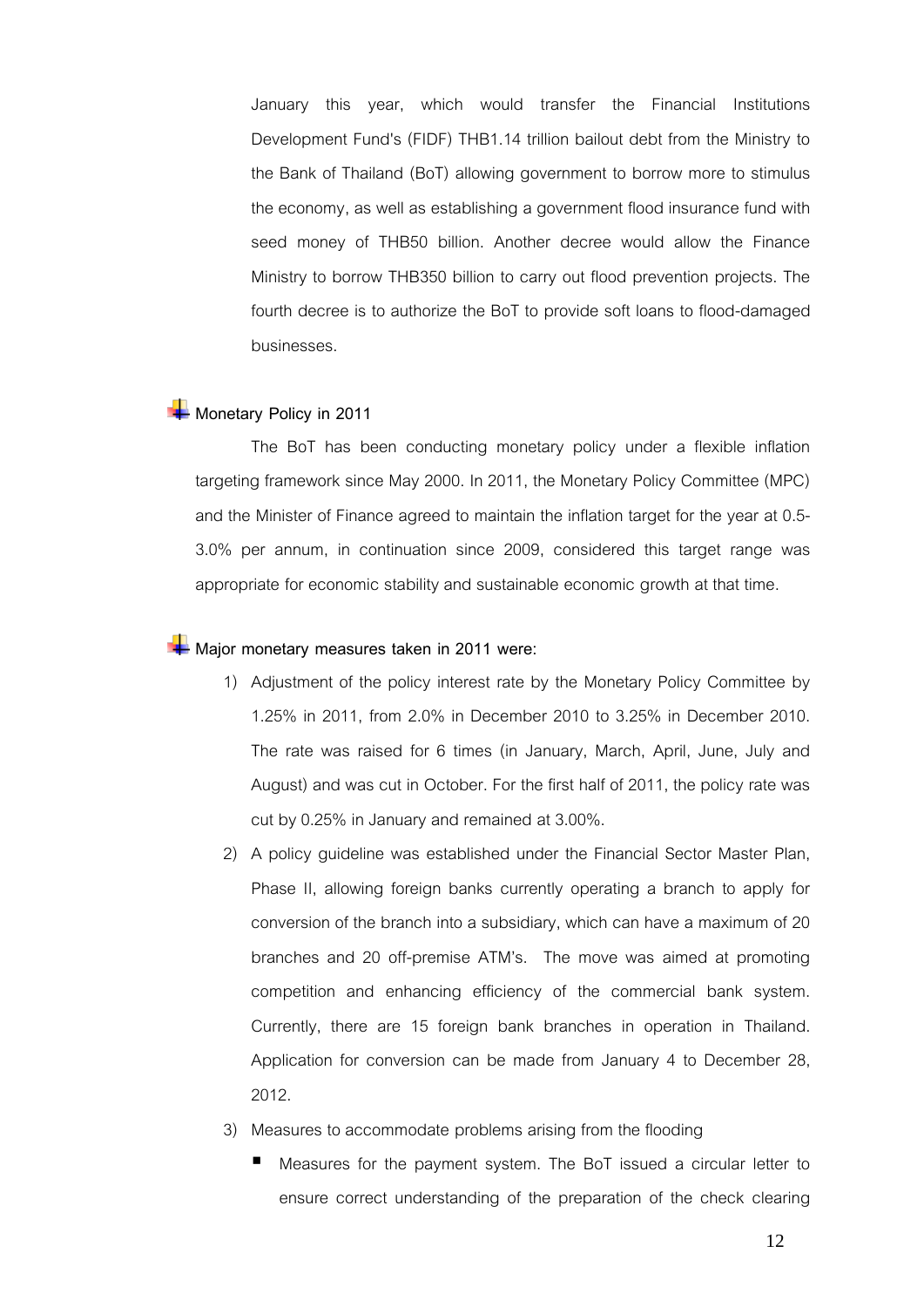system in case of flooding, whereby a backup center has been prepared for the BAHTNET System, the clearing system and the retail fund transfer system.

- Measures for preparation of cash to prevent problems of cash shortage during the flooding. The Bank of Thailand prepared cash supply for three months, or THB570 billion, for withdrawal by the people during the flooding in several locations. Bank notes were reserved at Bank Note Operation Centers.
- Measures taken to assist debtors The Bank of Thailand issued a circular note on October 6, 2011 and October 19, 2011, with important contents as follows:
	- Financial institutions and non-banks are allowed to maintain the debtor classification at the pre-flooding levels. Extension of new loans at special interest rates, reduction of the principal and/or interest and extension of the repayment period shall be considered general debt restructuring under the policy guideline for debt restructuring of the BoT.
	- Payment of credit card debt of flood victims can be lower than 10% of the outstanding debt, until June 30, 2012.
- Relaxation of the regulation governing housing loans
	- Extension of the LTV (Loan to Value) requirement for low-rise houses with sales prices lower than THB10 million by one year. (The effective date has been postponed to January 1, 2013.)
- The Thai Bankers' Association, the Specialized Financial Institutions and non-banks announced their criteria to assist their debtors who were affected by the flooding. Relaxation will be made to payment of the principal and/or interest by 6-12 months; the repayment period will be extended; and loans will be extended for business recovery at special interest rates.
- The National Credit Bureau (NCB) relaxed the requirements for debtor and credit reporting. A letter was issued to the members, allowing them to not put in the records of debtors whose debts were restructure or loan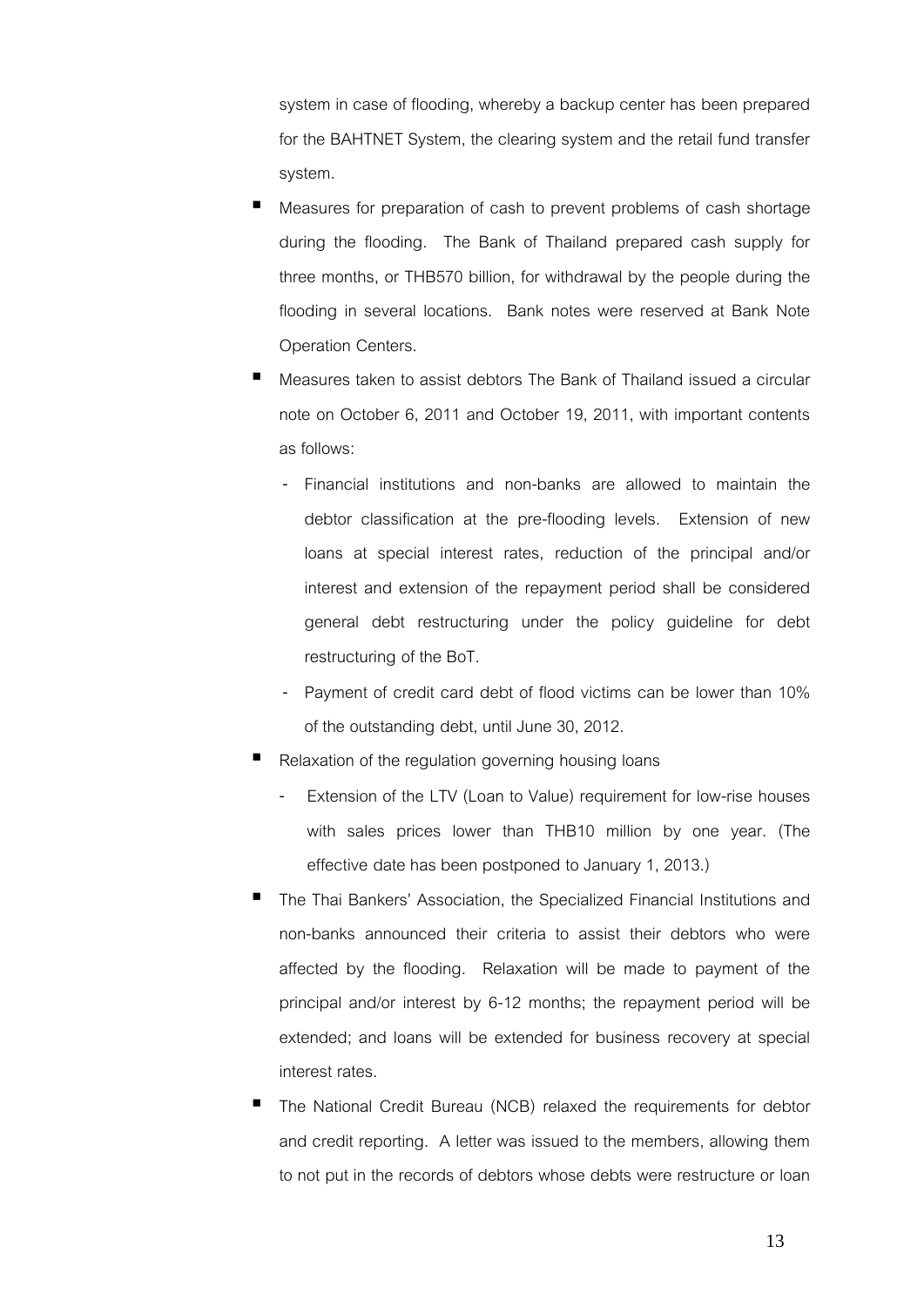repayment period extended. The deadline for submission of the credit reports for October 2011 was also extended by one month.

 According to the fourth emergency decree approved by the cabinet, The BoT has launched the low-interest loans scheme or soft loans to financial institutions in order for them to provide loans to flood-affected entrepreneurs since February this year. The soft loans, with a budget of THB300 billion, will carry 0.01% interest for commercial banks, both in and outside of the country, and six state-owned financial enterprises. The financial institutions will then offer the money as loans for flood rehabilitation. Qualified loan seekers are SMEs and individuals whose houses or workplaces were in the flooded areas. They have to directly be affected by the flood. The maximum loan amount for each SME is THB30 million and THB1 million for individuals, carrying an interest rate of not more than 3% per year, for a borrowing period up to 5 years. Loans are valid until December 31, 2013 or until the funds have been completely allocated.

## **3. Thai Capital market in 2011 and 1st half of 2012**

### **3.1 Overview of the Stock Market**

 $\overline{a}$ 

As at the end of 2011, the SET index closed at 1,025.32 points, fell 0.72% from the end of 2010 (Figure 5), due to several negative factors domestically and internationally such as the Eurozone debt crisis, the weakening U.S. economy, the tsunami in Japan and, especially, the flooding during  $4<sup>th</sup>$  quarter in Thailand. However, the country's national election helped boosting investment sentiment. The lowest point was 855.45 points in October and the highest was 1,144.14 points – a new 15-year high in August. The SET index edged down at a considerably lower rate, compared with most of the emerging stock markets in Asia $^{\rm 1}$  which fell by more than 10% in 2011.

The SET Index at the end of June 2012 finished higher at 1,172.11 points, rallied 14.32% from the end of last year, becoming one of the top indices performer among Asia's main stock markets.

 $^{\text{-}}$ In Comparison with Vietnam, India, China, Taiwan, Hong Kong, Singapore, Korea, Malaysia, Indonesia and Philippines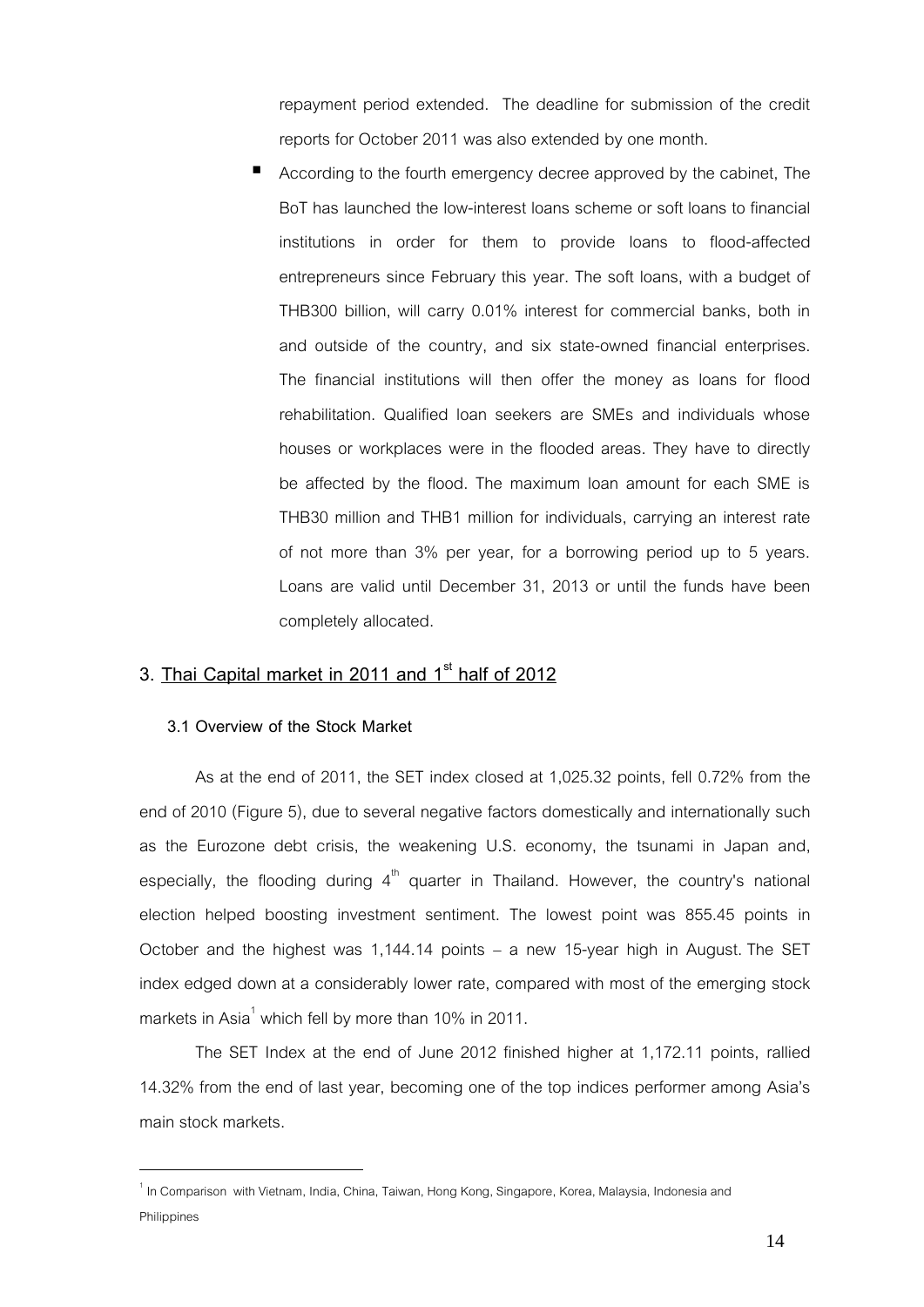The MAI index closed at 264.23 points at the end of 2011, 3.14% lower than the previous year. Nevertheless, the index resumed its strength during the first half of this year to finish at 294.65 points, 11.5% higher from the end of 2011.





Market capitalization of SET and MAI combined at the end of 2011 totaled THB8,485 billion, increasing by 1.13% from the end of 2010 (Figure 6), due mainly to the rise of the SET index. At the end of June 2012, the Market capitalization rose to THB9,791 billion following the rise of both indices.

The total number of listed companies in the SET at the end of 2011 and at the end of June 2012 remained at 472, down from 474 companies in 2010. For the MAI, the number of MAI listed companies at the end of 2011 and June 2012 stood at 73, increased from 66 companies in 2010. As a result, total number of listed companies in the SET and the MAI were at 545 at the end of last year and June 2012 (Figure 7).

Source: SET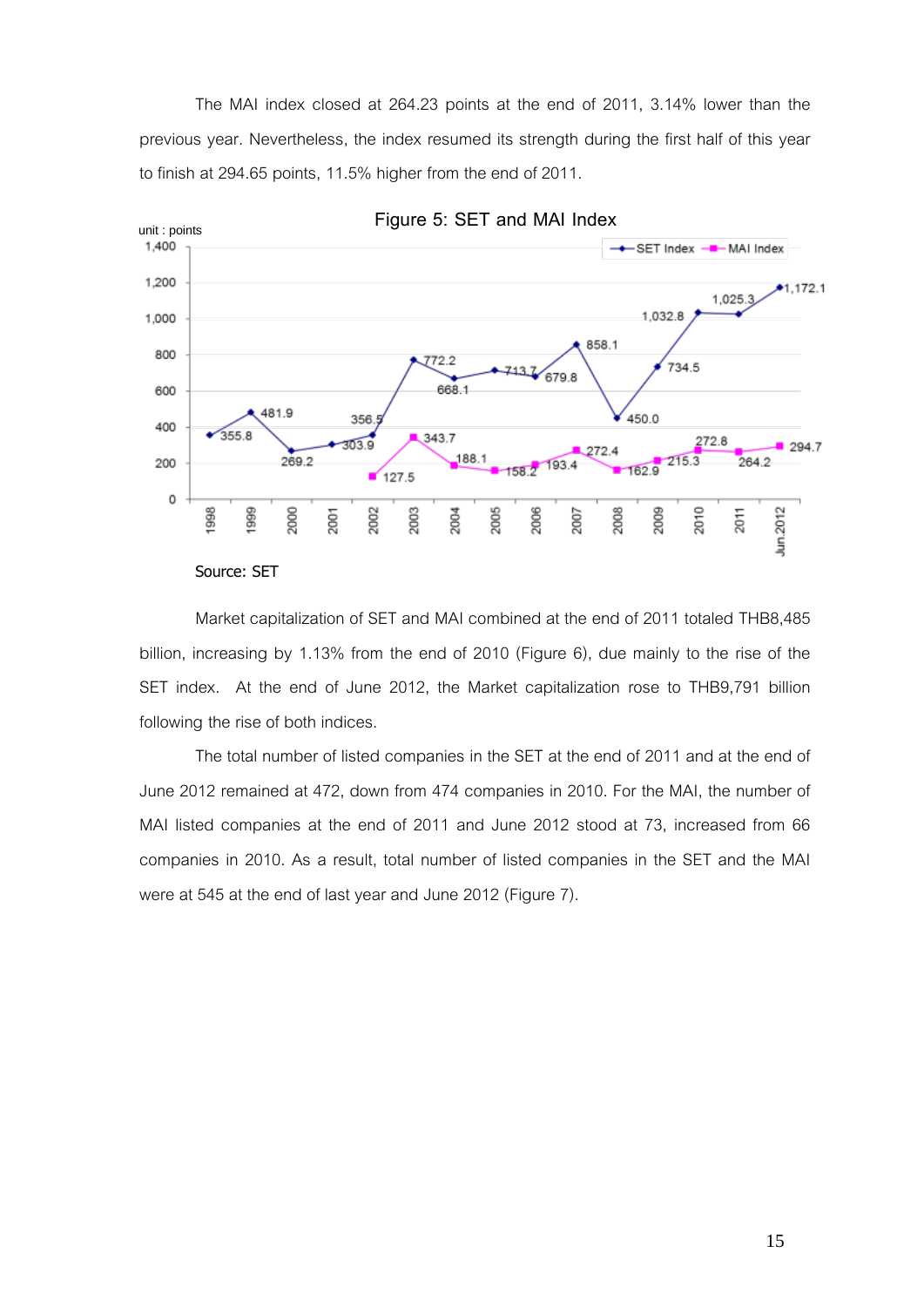

Source: SET



Source: SET

The P/E ratio of the SET declined from 15.4 times in 2010 to 12.1 times at the end of last year, and then rose again to 15.0 times at the end of June this year. The P/E ratio of the MAI dropped from 18.4 times at the end of 2010 to 16.4 times, before edging up to 17.6 times at the end of June 2012 (Figure 8). Meanwhile, the dividend yield of the Thai bourse rose from 2.9% to 3.7% at the end of 2011, but decreased slightly to 3.6% at the end of June 2012.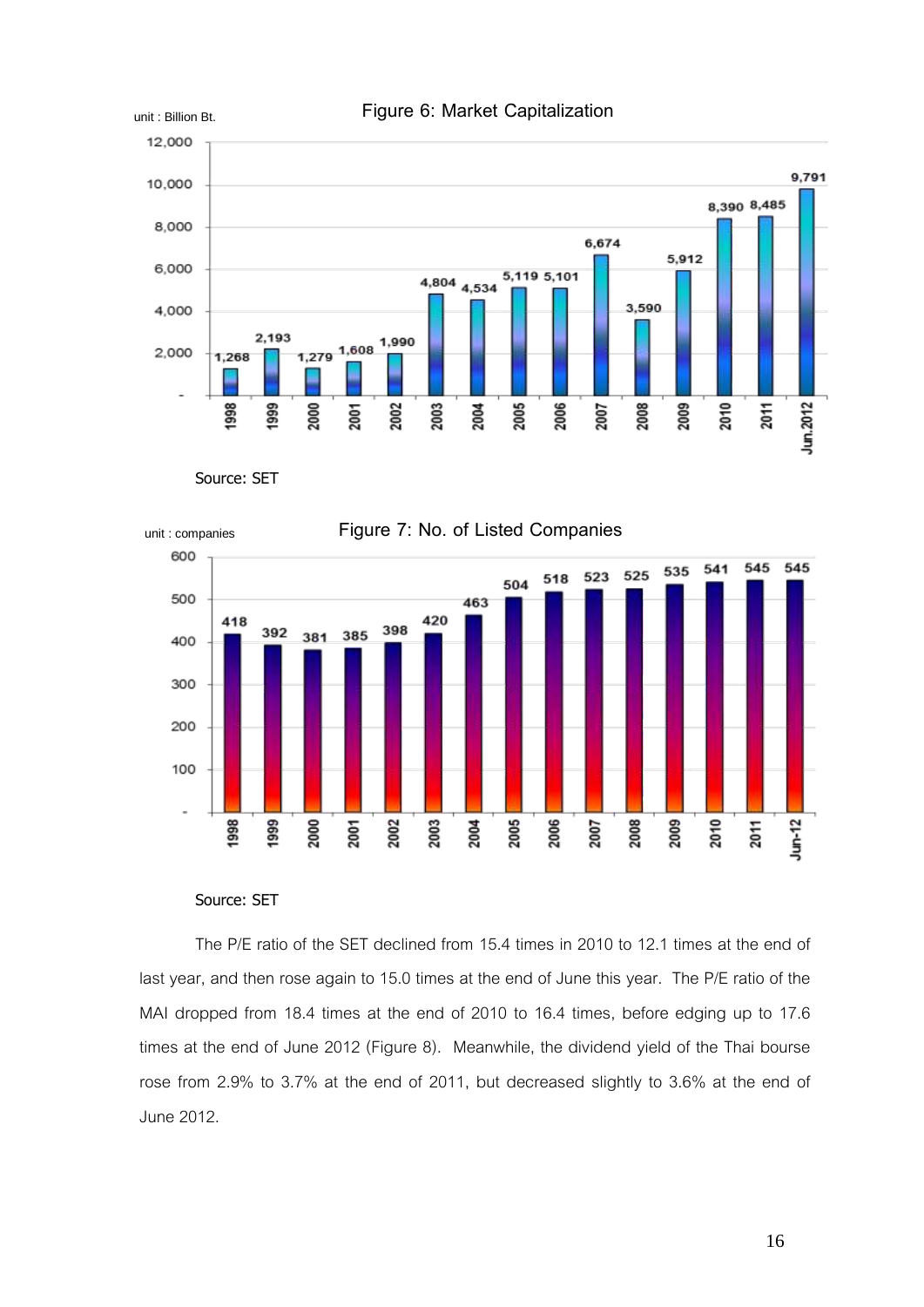

The liquidity of SET and MAI were high compared with that of other stock markets in the region, with an average daily trading value hit a record high of THB29,473 million. Share turnover velocity was at 80.68 percent, the highest in the South East Asia Region. The turnover of the SET and MAI combined totaled THB7,194 billion, increasing

During the first six months of this year, trading volumes of the SET and MAI totaled THB3,634 billion with the average daily turnover of THB30,286 million.

by 2.2% from 2010. The average daily turnover increased by 1.4% from 2010 (Figure 9).



**Figure 9: Average Daily Turnover**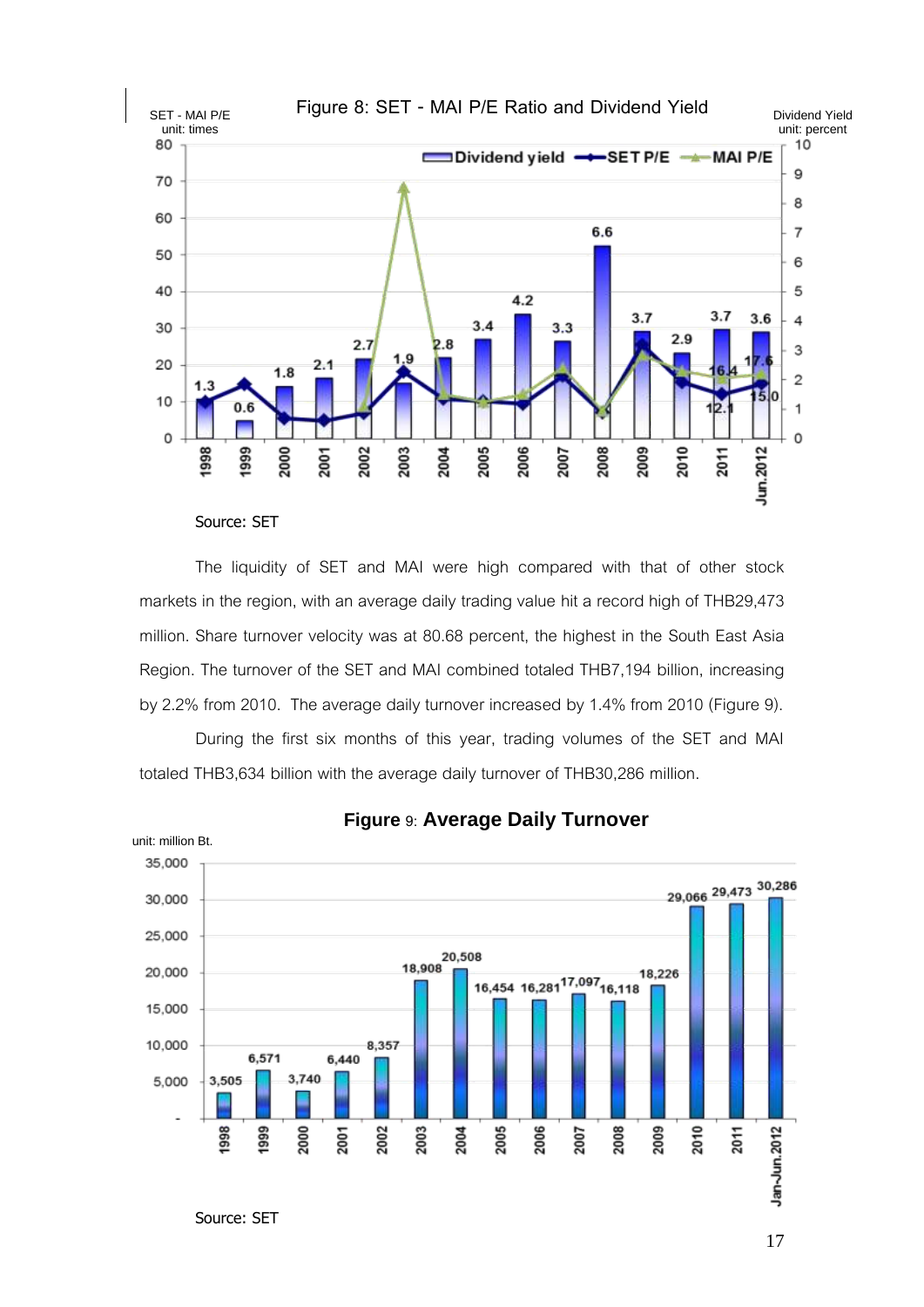In 2011, 54.4% of the total turnover came from retail investors, dropped from 61.5% in 2010 while proportion of foreign investors increased from 18.6% to 23.2%, proprietary traders and local institutional traders had a share of 13.5 and 9%, respectively (Figure 10). As of June 2011, the proportion of trading by foreign investors rose further to 26.4%, while the proportion of retail investors trading slowdown to 51.2%.



**Figure 10: Investors Classified by Type**

Source: SET

### **3.2 Overview of the derivatives market**

In 2011, the trading volume of the Thai Futures Exchange (TFEX) reached a historic high of 10.03 million contracts, or a daily average of 41,145 contracts, rising by 120.31% from 2010 when the average daily turnover was 18,676 contracts, supported by rising trading of SET50 Index Futures, gold futures, as well as a launch of night trading session. The underlying product most traded was the SET 50 Index Futures, which accounted for 43% of the total trading volume, followed by 10 Baht Gold Futures and 50 Baht Gold Futures, both constituting around 21.7% and 18.1%, respectively. Domestic Retail investors were the largest group of derivatives players, representing 60% of the total trading, foreign investors accounted for 33.6% and 6.4% came from domestic institutional investors.

As of December 30, 2011, the Thai Futures Exchange had open interest of 56,452 contracts and 62,883 derivatives trading accounts, representing an increase of 50.2% from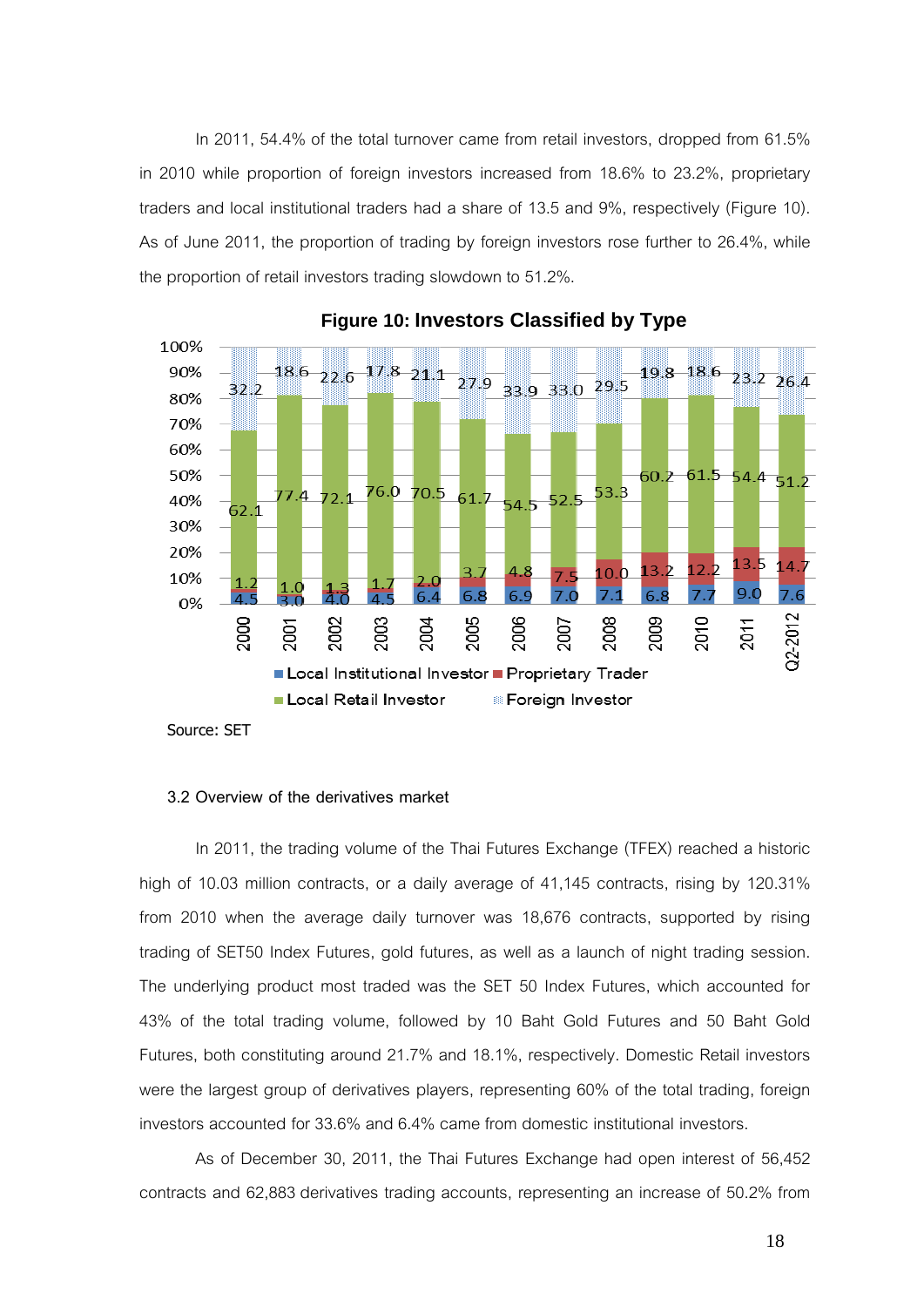2010. In terms of new products, the TFEX launched Silver Futures and Brent Crude Oil Futures in June and October, with daily average trading volume at 236 contracts and 64 contracts, respectively. Moreover, the TFEX introduced the extended trading hours of commodity futures until night to overlap the trading hours of the CME Group and other derivatives markets (night session). Since the launch of the night session in June 2011, the trading volume was at 40.03% of the total trading volume of commodities futures.

For the first six months of this year, the trading volume of the derivatives market increased to 4.87 million contracts, or a daily average of 43,768 contracts, rising 6.4% from the end of 2011. The open interest jumped to 101,679 contracts. Trading volume gained from the introduction of a new product, USD Futures, as well as the trading of SET50Index Futures and 10 Baht Gold Futures.

| Table 2: Derivative Trading Volume by instruments |           |           |           |           |            |                         |
|---------------------------------------------------|-----------|-----------|-----------|-----------|------------|-------------------------|
| <b>Type of Instruments</b>                        | 2007      | 2008      | 2009      | 2010      | 2011       | Jan-<br><b>Jun.2012</b> |
| 50 Baht Gold Futures                              |           |           | 311,591   | 792,960   | 1,817,483  | 514,683                 |
| 10 Baht Gold Futures                              |           |           |           | 178,463   | 2,171,795  | 1,261,317               |
| Interest Rate Futures                             |           |           |           | 41        | 429        | 27                      |
| <b>Single Stock Futures</b>                       |           | 3,838     | 145,758   | 969,353   | 1,578,092  | 674,564                 |
| <b>SET50 Index Futures</b>                        | 1,228,238 | 2,099,098 | 2,522,465 | 2,471,302 | 4,316,437  | 2,241,285               |
| <b>SET50</b> Index Options                        | 8,646     | 45,684    | 95,504    | 107,317   | 107,993    | 35,694                  |
| <b>Silver Futures</b>                             |           |           |           |           | 31,567     | 4,209                   |
| <b>Brent Crude Oil Futures</b>                    |           |           |           |           | 3,320      | 66,686                  |
| <b>USD Futures</b>                                |           |           |           |           |            | 71,832                  |
| <b>Total Trading Volume</b><br>(contracts)        | 1,236,884 | 2,148,620 | 3,075,318 | 4,519,436 | 10,027,116 | 4,870,297               |

**Table 2: Derivative Trading Volume by instruments**

Source: TFEX

#### **3.3 Overview of the bond market**

In 2011, a total of THB12.6 trillion of domestic bonds was issued, an increase of 10.2% from the 2010 amount. The outstanding value of Thai bonds also increased. As of December 30, 2011, the outstanding value of bonds registered with the Thai Bond Market Association was THB7.33 trillion, increasing from 2010 by 5.2% (Figure 11).

Outright trading on the secondary market in 2011 totaled THB17.58 trillion, or an average of THB72,067 million per day, which represented an increase of 5.88% from the corresponding period of 2010.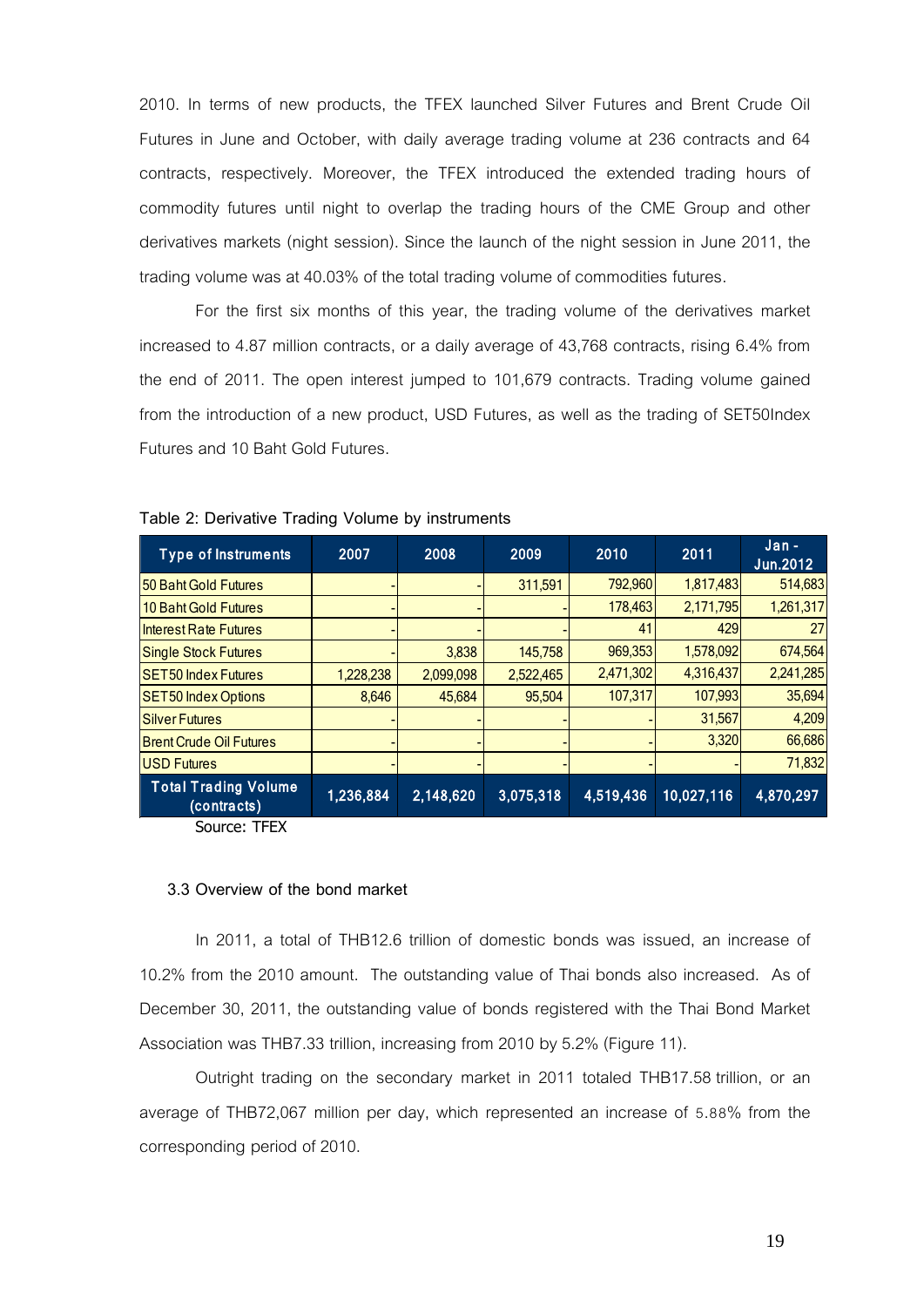During the first half of 2012 a total of THB5.6 trillion of primary market bonds was issued, decreased by 18% from the same period of last year. The outstanding value and outright trading of bonds registered with ThaiBMA was THB8.06 trillion and THB9.84 trillion, or an average trading of THB82,064 million per day.



For the movement of Government Bond Yield in 2011, yields of Government Bond with maturity  $\leq$  3- year edged up in every tenor between +72 to +121 bps., while yields of bonds with 3  $^-$  year to 10  $^-$  year tenors shifted down in the range of  $^-$  10 to  $^-$  42 bps., compared to the end of 2010 due to the expectation of the BOT's rate cut to boost the economy. The yields curve moved opposite in 2012, when yields of short-term Government Bond (maturity  $\leq$  1- year) fell slightly from -3 to -11 bps. and middle to long-term Bond increased between +5 to +22 bps. as of the end of June 2012.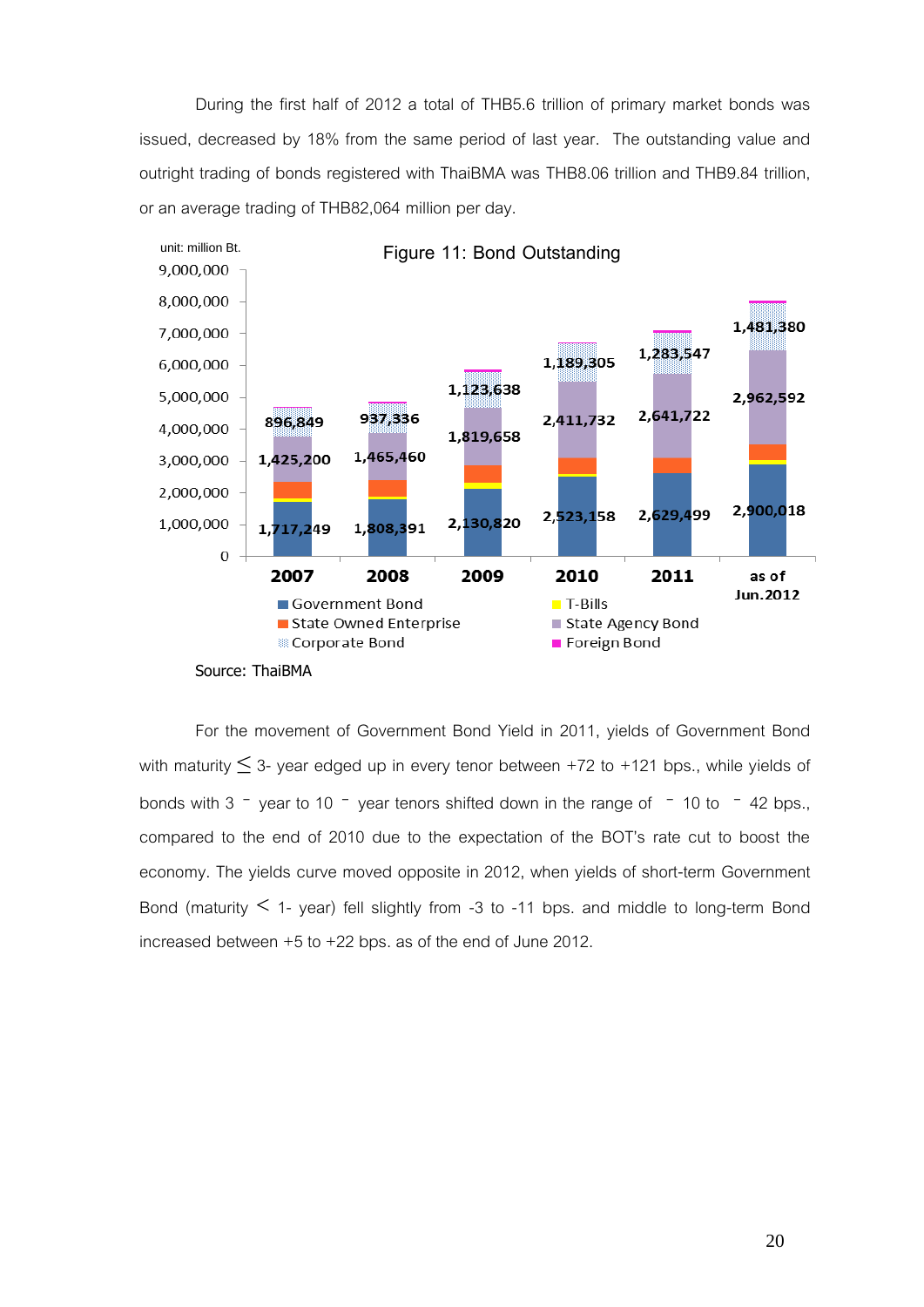

### **Capital market developments**

Major capital market developments in 2011 – June 2012 can be summarized as follows:

## **The Office of the Securities and Exchange Commission (SEC)**

- 1) Starting from January 2012, the two significant developments in securities business took effect;
	- Liberalization of the licensing regime before this year, newly established companies were prohibited from applying for a securities business license. Now, these companies are free to apply for a number of different licenses to operate in the industry. Moreover, existing securities companies will be given opportunities to make appropriate adjustments to their business structures. For example, the securities companies will be able to exercise their own judgments whether to operate every type of securities businesses within one entity or among separate subsidiaries depending on types of products or groups of customers.
	- Liberalization of brokerage commission fees the commission rate is expected to be driven down further by more intense competition.
- 2) The Ministry of Finance had issued ministerial regulation on exemption of capital gain tax from selling of securities listed on exchanges in ASEAN members and

21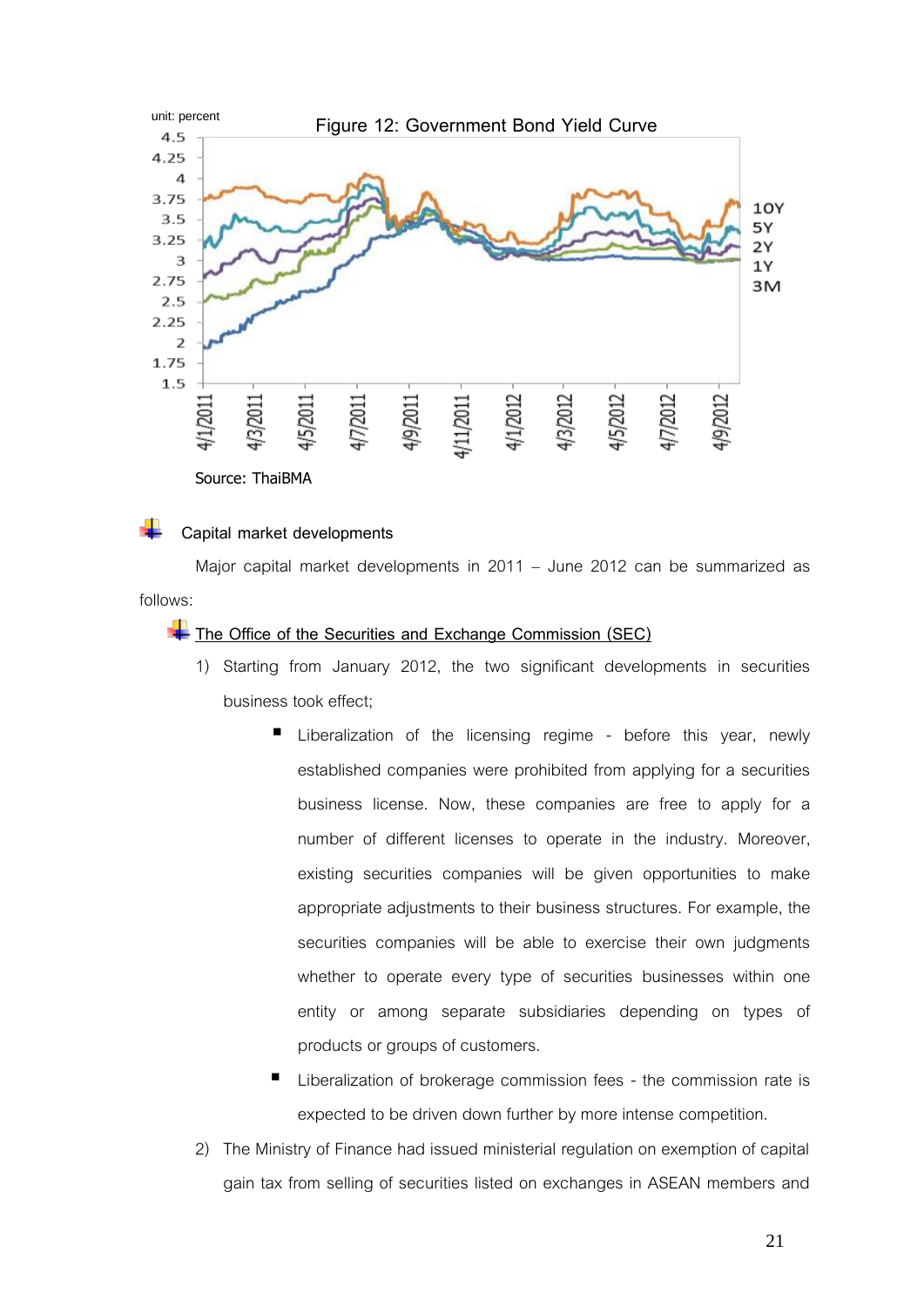traded through ASEAN Linkage, in order to attract and promote investment in the ASEAN capital markets and equalize tax burden. In addition, for foreign company listed on the Stock Exchange of Thailand (SET), the Revenue Department allows individual investors receiving dividend paid by such foreign company less 10% withholding tax to exclude such dividend from annual tax calculation.

- 3) As the lead of ASEAN Capital Markets Forum (ACMF)'s Working Group on Cross-border Offering of CIS (collective investment schemes) and Debt Securities, the SEC coordinated with ASEAN countries to promote cross-border offerings of securities in the ASEAN region. For instance, CIS permitted to be issued and offered to retail investors in a home country should be allowed for public offering in other ASEAN countries on the expedited basis; meanwhile, multijurisdictional offerings of securities can be done in compliance with the ASEAN Disclosure Standards.
- 4) The SEC approved revision on regulations to allow retail investor to make overseas investment in derivatives traded on foreign derivatives exchange without limiting investment objective, providing that the investment must be made through securities company. The revised regulations aim to provide investors with more variety of investment alternatives and increase experiences in overseas investment while the service provider is required to comply with rules and practices prescribed by the Association of Securities Companies with the SEC approval.
- 5) The SEC revised rules on approval of capital market personnel (investment analysts and consultants) in line with industry practices while increasing flexibility to the working process. In this regard, capital market personnel are required to primarily pass courses on specific product knowledge. Wishing to upgrade their services to cover more products, they must take additional courses and exams on any of the four products comprising equities, debt instruments, mutual funds and derivatives.
- 6) The SEC launched the regulations on establishment and management of infrastructure funds that can help reduce state budgetary and public debt burden while promoting roles of the private sector in operating and/or investing in the state-owned megaprojects in corresponding with the government policy.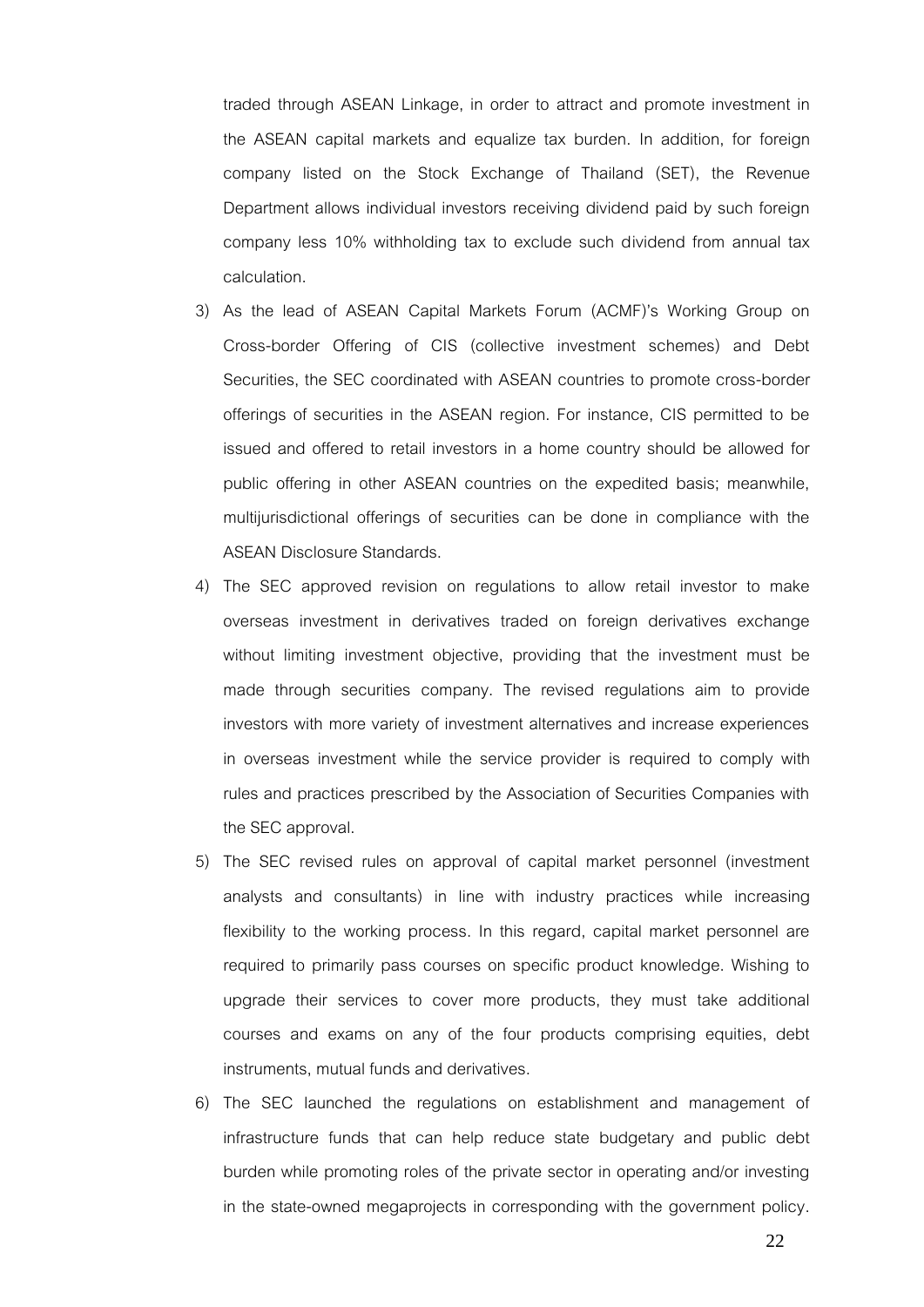The Cabinet then approved tax benefits to promote the establishment and fund raising of infrastructure funds. The SEC also approved the SET requirements on acceptance of investment units of infrastructure funds to be listed on the exchange to boost the fund's liquidity.

- 7) The SEC have approved regulations on establishment and management of Real Estate Investment Trust (REITs) to offer a new investment alternative, develop fund raising framework and investment in real estate to be in line with international practice and facilitate more flexibility for investment in real estate. REIT regulations are partially similar to those governing listed company in the areas of issuance and offer for sale of securities, information disclosure and investor protection. Investment regulations are generally comparable to that of Type 1 property fund but offer more flexibility and impose less restriction; for instance (1) company with expertise in real estate investment and management is eligible to participate in REITs establishment and management, (2) no restriction on type of investment property is imposed while investment overseas is allowed. In addition, up to 10% of total property can be invested in project under construction and (3) loan for investment or improvement of property is permissible up to 35% of NAV or 60% of NAV, if gaining investment grade.
- 8) The SEC and all of the associations related to capital market jointly laid down a framework for upgrading the Association to become a Self-Regulatory Organization (SRO), of which structure would be flexible and conducive for the business sector to create financial innovations. Participation of the business sector would also be offered in order to prepare for the expected integration within the capital market and greater regional economic linkages.

## The Stock Exchange of Thailand (SET)

1) Four ASEAN Exchange members - Bursa Malaysia (BMB), The Philippine Stock Exchange (PSE), Singapore Exchange (SGX) and the SET had appointed SunGard as the technology provider of the business-to-business intra-ASEAN trade connectivity platform that will facilitate cross-border order routing and trading, thus helping investors and members access multiple ASEAN markets via a single connection. The platform is expected to go "live" in 2012.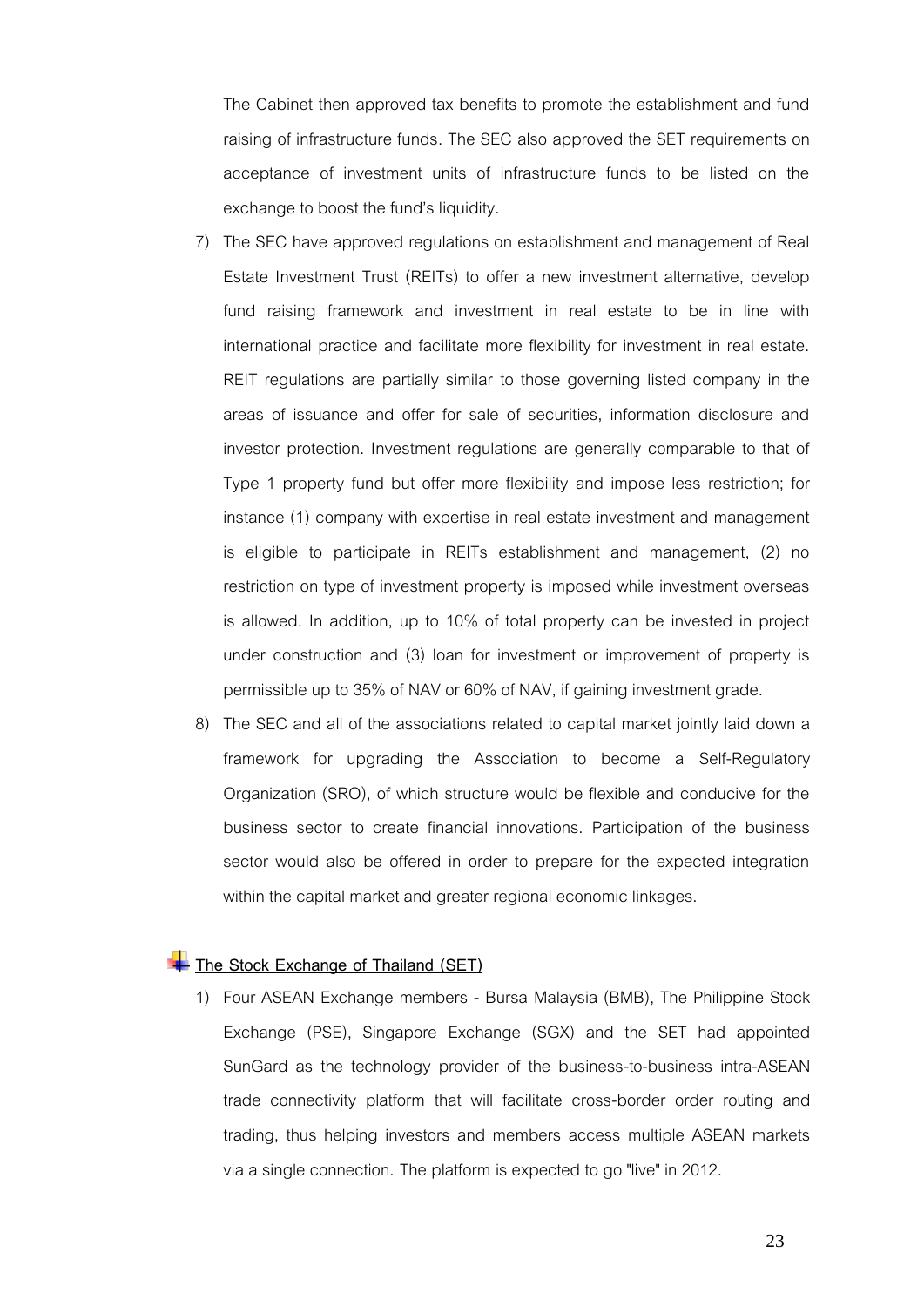- 2) In accordance with the SET IT Master Plan, the bourse signed agreement with Cinnober Financial Technology to deliver trading, market data, and surveillance systems for equities and derivatives markets. The new systems will start to go live in 2012 for equities, and 2013 for derivatives.
- 3) As part of the goal to become the center of post-trade services in Southeast Asia, the SET will introduce new services in the third quarter of 2011 to boost liquidity and increase business opportunity to members of the Thailand Securities Depository Co., Ltd. (TSD) and Thailand Clearing House Co., Ltd. (TCH); for example,
	- **Corporate Action News using SWIFT messages for distributing** information of listed firms, e.g., dividend payment, recapitalization, or book closing for shareholders' meetings. Receivers can transfer information into their database automatically by a system called Straight – Through Processing (STP).
	- Third Party Clearing allowing brokers which are clearing members to clear and settle securities on behalf of non-member brokers.
- 4) The SET adjusted rules relating to membership admission for securities business by welcoming all qualified applicants based on their financial status, operations, readiness for securities business, and having brokerage license, in line with the liberalization of brokerage licensing by the SEC.
- 5) The TFEX had launched new products Silver Futures and Brent Crude Oil Futures in June and October, and extend the gold and silver futures trading until 22.30 hours, enabling investors to manage risks and improve their profits.

## **The Association of Thai Securities Companies (ASCO)**

1) In preparation to become a full functioned SRO, ASCO had introduced a new organizational structure by adding 2 new functions; Member Supervision function and ASCO Training Institute (ATI), apart from its current Business Development function. The Member Supervision function will be responsible for ASCO's rules making and qualification setting, along with coordinating with regulators in supervising and monitoring business conduct of members. The ATI will organize professional training courses (including refresher course) and examinations for all applicant for investor contacts.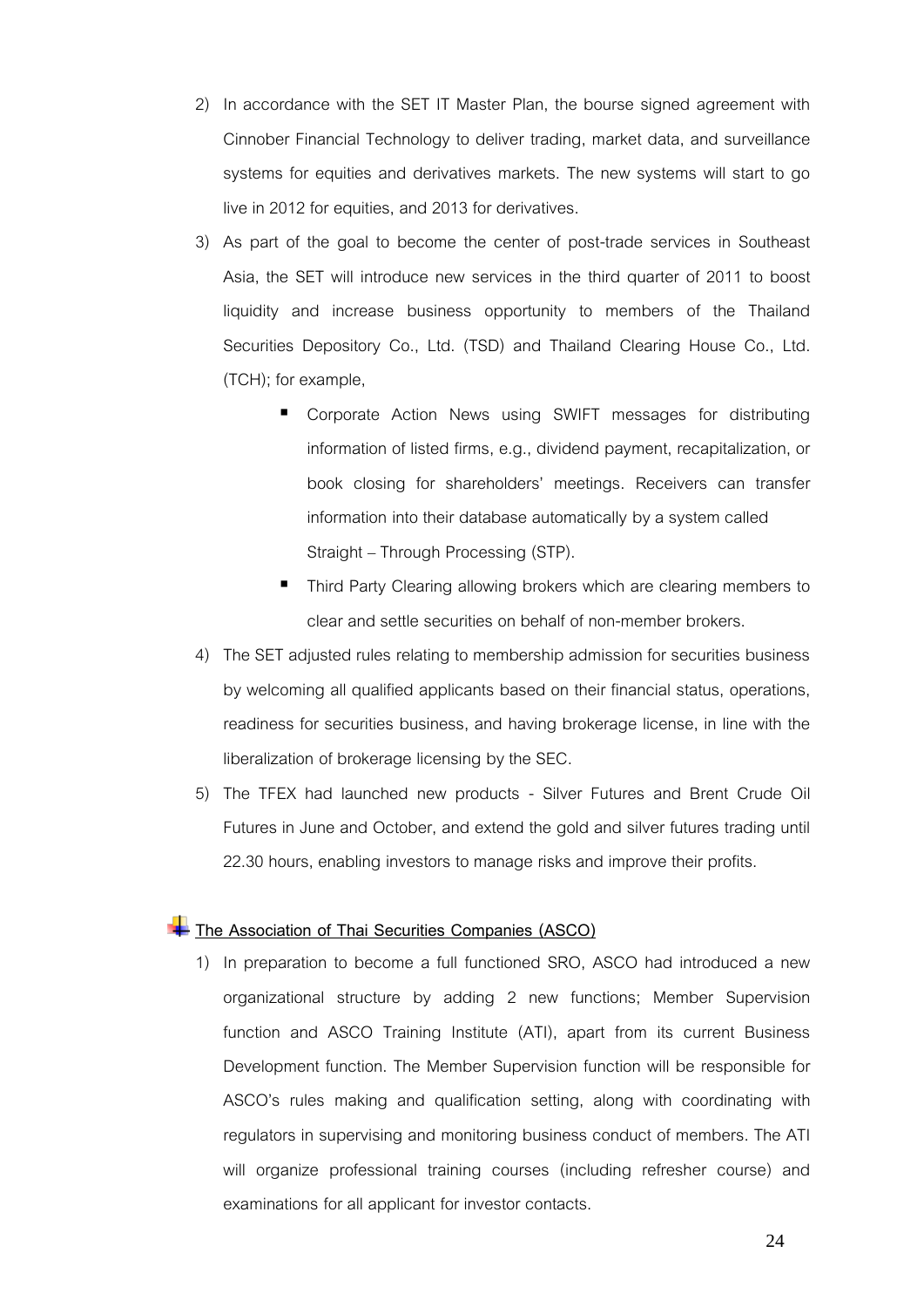- 2) ASCO had issued the securities business code of ethics for ASCO members, along with several notifications as guidelines as followed;
	- Guidelines for paying compensation to investment consultants, branch managers and marketing team leaders
	- Guidelines for organizing sales promotion activities
	- Guidelines for securities company client suitability testing
	- Criteria for identifying quality factors for appraisal of the performance of investment consultants

### **3.4 Securities industry**

At the end of 2011, there were 40 securities companies with brokerage licenses. Of this total, 38 were SET members. As for the derivatives business, 36 companies were licensed as derivatives agents and 6 companies were precious metal related agents, while 41 companies were members of the Thailand Futures Exchange Plc (TFEX).

## **Performance**

The total revenue of the securities industry in 2011 was THB33,461 million, an increase of 0.1 % from THB33,430 million in 2010. Brokerage fees remained the main revenue of the securities business. In 2011 and 2010, the brokerage revenues from securities trading (equities and derivatives) were THB24,701 and 23,668 million or 73.9 and 70.8% of the total revenue respectively.

For the first half of 2012, proportion of brokerage revenue from securities trading fell to 69.8%, followed by interest and dividend, and interest on margin loans at 8.6% and 5.6% of total revenue (Table 3).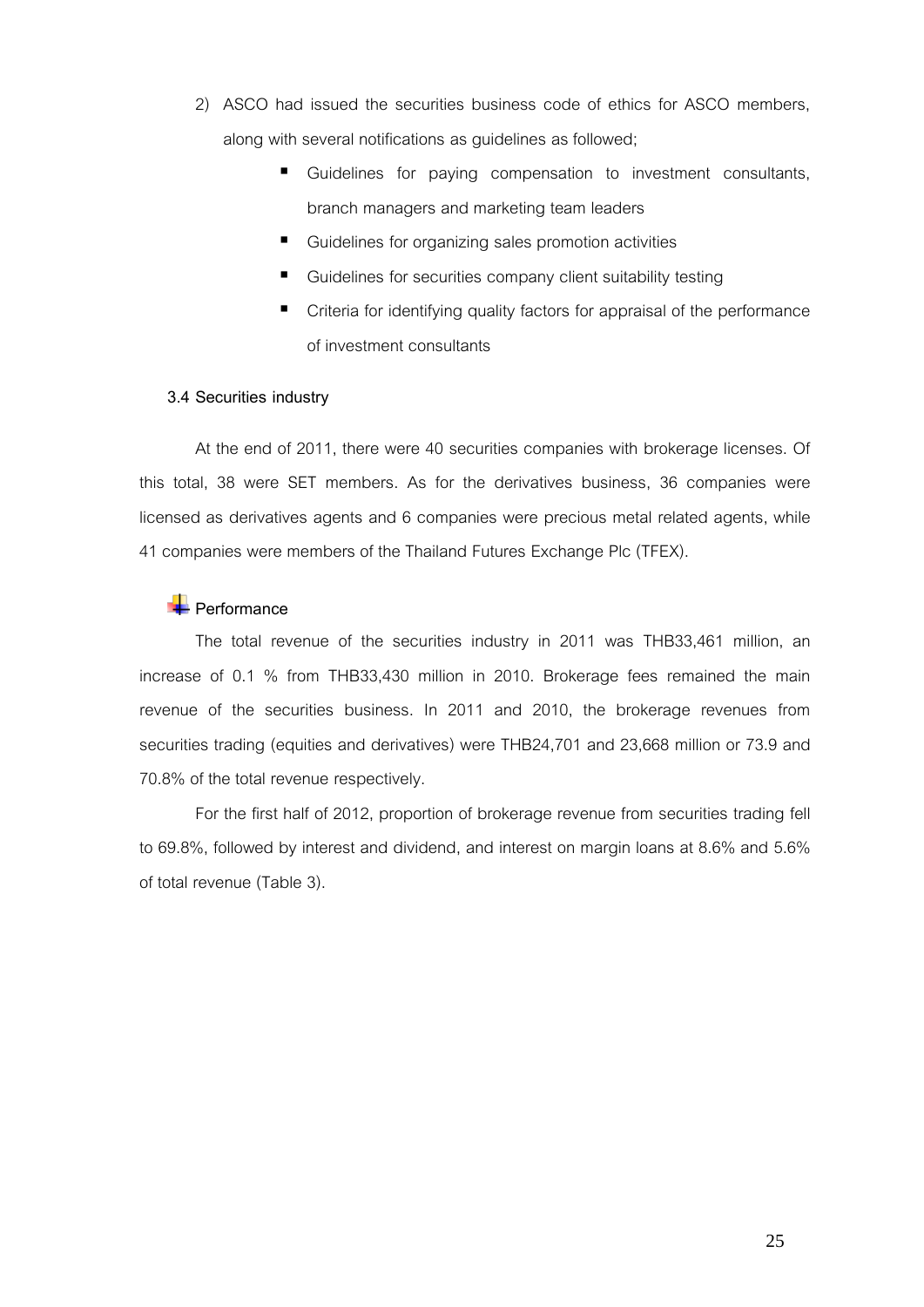|                                | 2010        | 2011        | 1H-2012     |                    |
|--------------------------------|-------------|-------------|-------------|--------------------|
|                                | (mil. Baht) | (mil. Baht) | (mil. Baht) | % of total revenue |
| Brokerage - Equity             | 22,147      | 21,881      | 10,343      | 63.0%              |
| <b>Brokerage - Derivatives</b> | 1,521       | 2,822       | 1,111       | 6.8%               |
| Underwriting                   | 522         | 338         | 372         | 2.3%               |
| Financial Advisory             | 1,113       | 977         | 315         | 1.9%               |
| Gains on Equity Trading        | 4,076       | $-1,158$    | 575         | 3.5%               |
| Gains on Derivatives Trading   | 250         | 2,734       | 556         | 3.4%               |
| Interest and Dividend          | 1,441       | 2,502       | 1,414       | 8.6%               |
| Interest on Margin Loans       | 1,254       | 1,713       | 916         | 5.6%               |
| <b>Others</b>                  | 1,106       | 1,652       | 1,724       | 10.5%              |
| Total Revenue                  | 33,430      | 33,461      | 16,410      | 100%               |

**Table 3: Revenue of Securities Industry**

Source: SEC

The expenses of the securities industry in 2011 totaled THB23,473 million, an increase of 8.5% from THB21,643 million in 2010, with the major item being personnel expenses, which, in 2011, totaled THB13,255 million, increasing by 1.0% from 2010 (Table 4). Personnel expenses were also the largest expenses for securities companies during the first six months of 2012, accounting for 54.4% of total expenses,

|                                           | 2010<br>2011 |             | 1H-2012        |                     |  |
|-------------------------------------------|--------------|-------------|----------------|---------------------|--|
|                                           | (mil. Baht)  | (mil. Baht) | (mil. Baht)    | % of total expenses |  |
| <b>Expenses on Borrowing</b>              | 519          | 1,053       | 655            | 5.6%                |  |
| Fee & Services Expenses                   | 1,975        | 2,510       | 1,276          | 11.0%               |  |
| Provision for Bad Debts &<br>Doubtful A/C | 77           | 44          | -6             | $-0.1%$             |  |
| Personnel Expenses                        | 13,127       | 13,255      | 6,319          | 54.4%               |  |
| Premises & Equipment<br><b>Expenses</b>   | 2,957        | 3,136       | 1,654          | 14.2%               |  |
| <b>Other Expenses</b>                     | 2,988        | 3,474       | 14.8%<br>1,713 |                     |  |
| <b>Total Expenses</b><br>$\sim$ $\sim$    | 21,643       | 23,473      | 11,611         | 100.0%              |  |

**Table 4: Expenses of Securities Industry**

Source: SEC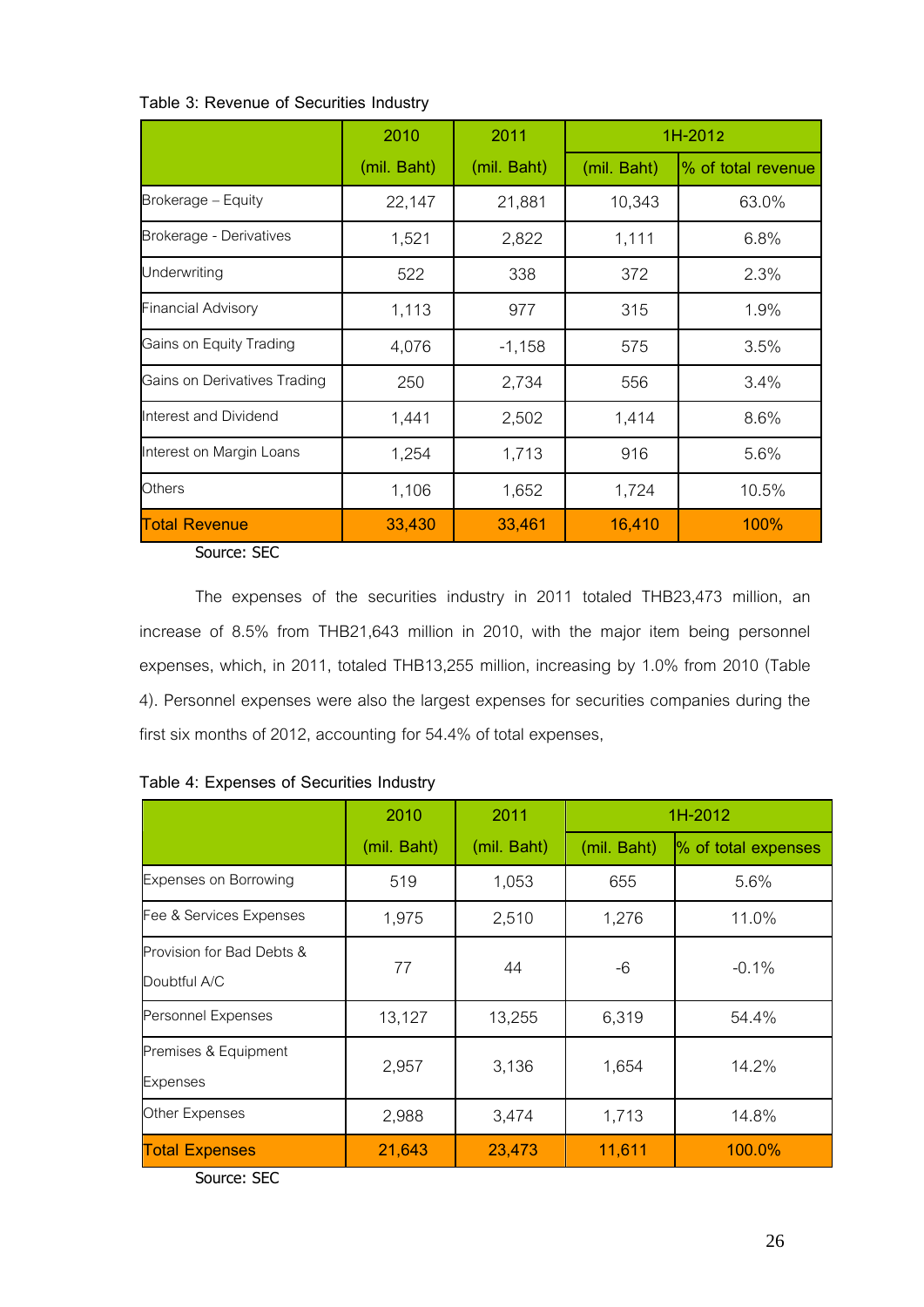In 2011, the securities industry reported a decline in net profit by 21.1% from THB8,601 million in 2010 to THB6,784 million. For the first half of 2012, net profit of securities companies were THB3,729 million.

## **Financial position**

The total assets of the securities industry at the end of 2011 stood at THB160,607 million, a decrease of 15% from the end of 2010 when the corresponding figure was THB189,008 million. The sources of funds at the end of 2011 comprised liabilities totaling THB92,660 million and shareholders' equity of THB67,948 million (Figure 13).

As of June 2012, total assets of securities companies rose by 25.7% from the end of 2011 to THB201,961 million. Meanwhile, liabilities surged by 43.5% to THB132,990 million and shareholders' equity increased slightly by 1.5% to THB68,971 million.



## **Return on Equity**

The ROE of the securities industry in 2011 was 10%, decreasing from 12.5% in 2010, while at the first half of 2012 ROE registered at 5.4%(Figure 14).